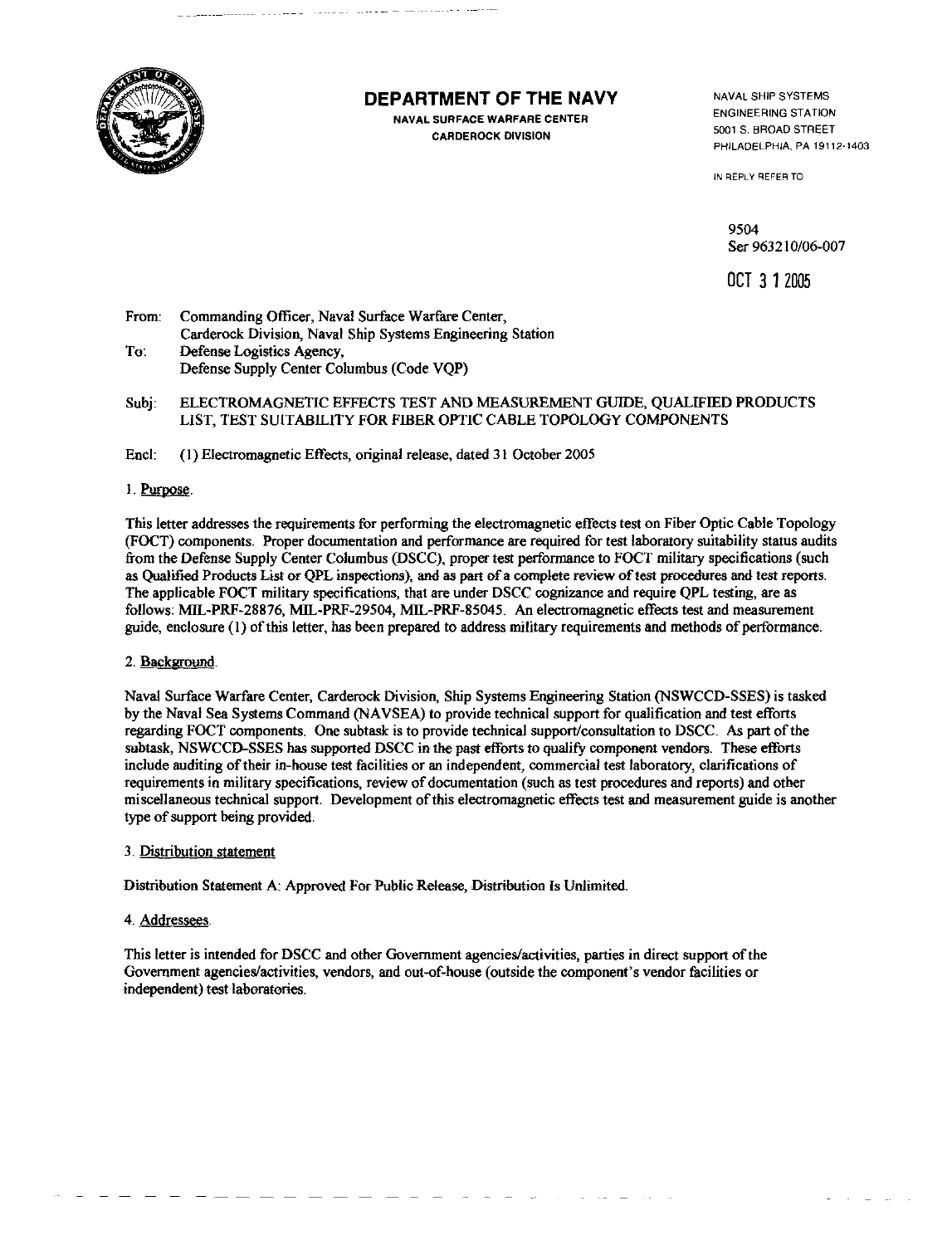#### Subj: ELECTROMAGNETIC EFFECTS TEST AND MEASUREMENT GUIDE, QUALIFIED PRODUCTS LIST, TEST SUITABILITY FOR FIBER OPTIC CABLE TOPOLOGY COMPONENTS

#### 5. Point of contact.

DSCC-VOP is to be the initial point of contact for the qualification issues/inquiries that pertain to this matter. Principle point of contact is J. Casto. He can be contacted by telephone: (614) 692-7076 or E-mail: john casto@dla mil. Alternative point of contact is Richard Marbais. He can be contacted by telephone: (614) 692-0620 or E-mail: richard marbais@dla.mil. NSWCCD-SSES point of contact for technical support to DSCC on this matter is E. Bluebond.

K. COLVILLE By direction

Copy to: NAVSEA 05Z5 (M. McLean) NAVSEA PEO IWS (J. Moschopoulos) NAVSEA PEO IWS (H. Lewis) NSWC DD B35 (G. Brown) NSWC DD B35 (R. Throm) NAVAIR 3.2 (M. Breckon) NAVAIR 4.1D/6.7.1.6 (H. Proffitt) NAVAIR 4.4.4.3 (J. Collins) NAVAIR 4.4.4.3 (D. Harrell) NAVAIR 4.5.1.1 (G. Walles) NAVAIR 4.5.6 (T. Curran) NAVAIR 4.5.7 (B. McDermott) NAVAIR 4.5 7 (M. Beranek) NAVAIR 4.5.7 (J. Namkung) NAVAIR 4.5.7 (M. Hackert) NAVAIR 4.8.1.3 (A. Michon) SPAWAR PMW-160 (N. Freije) SPAWAR PMW-160 (R. Orchard) SPAWAR. PMW-164 (R. Evans) SPAWAR 04N-43A (D. Zsutty) SPAWAR 051 (C. Suggs) SPAWAR 053 (D. Kinsey) SPAWARSYSCEN Charleston J81D (D. Johnson) SPAWARSYSCEN Charleston J83C (A. Fisher) DSCC-VQP (J. Casto) DSCC-VAT (D. Leight) DSCC-VCB (J. Hemmila)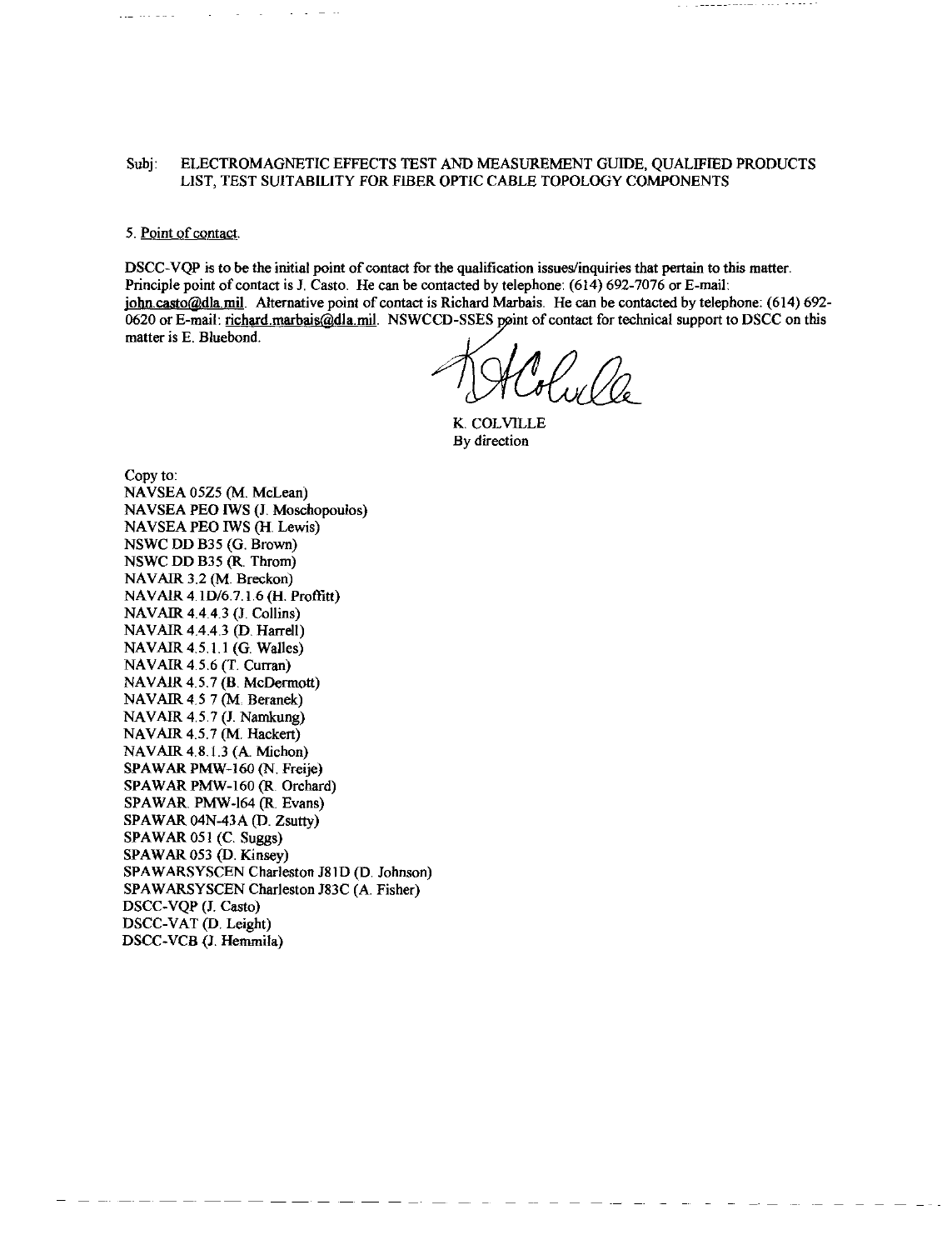# **Electromagnetic Effects, original release, dated 31 October 2005**

Contents: 17 page document plus 13 Figures

Enclosure (1)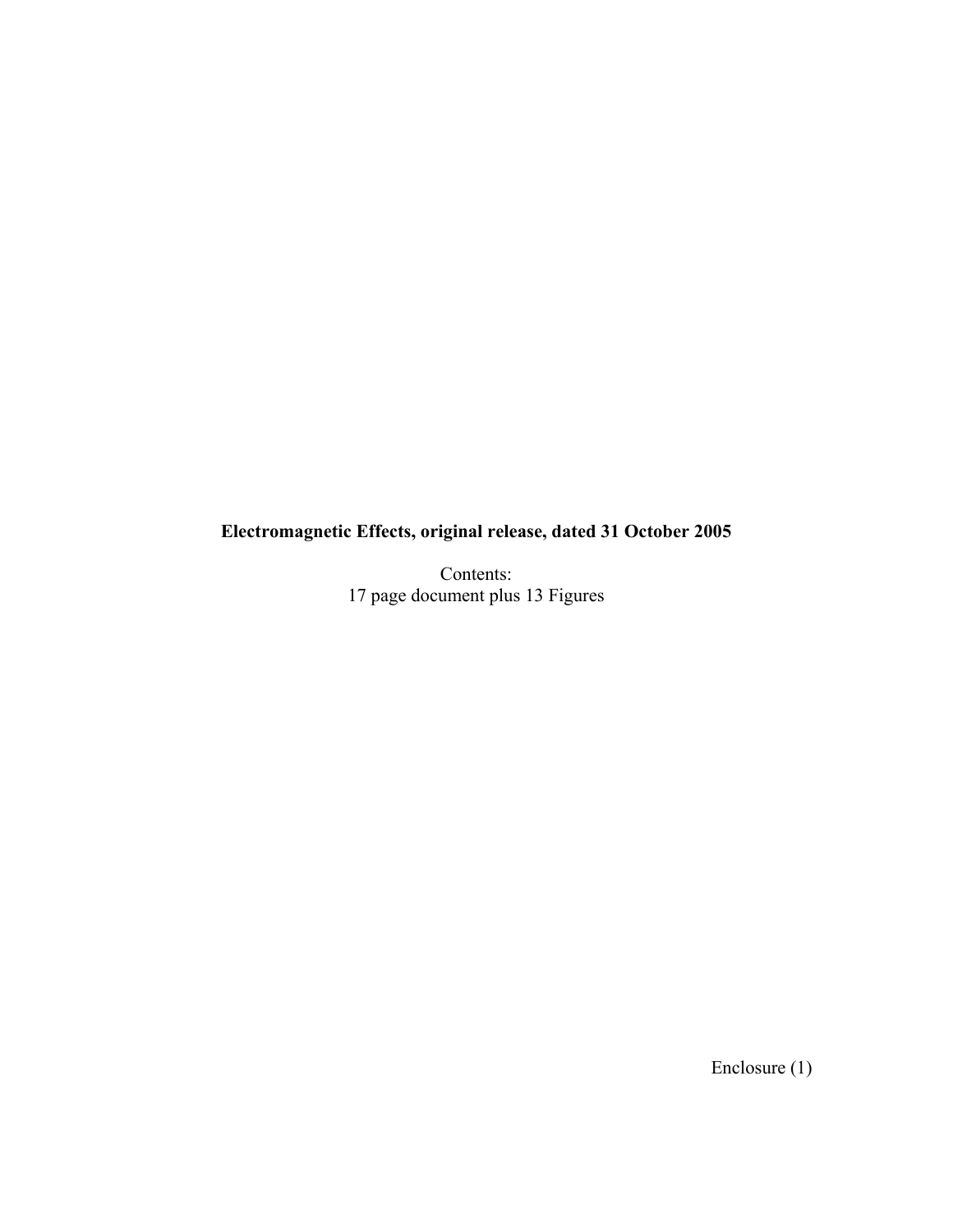### Electromagnetic effects.

1. Purpose.

To ensure that the addition of fiber optic components (such as cables or connectors) and related fittings (connectorized or feedthrough) maintain the shielding effectiveness of the pre-existing structure or enclosure at a value that is greater than the minimum specified value.

- 2. Applicable documents IEEE 299-1997 MIL-PRF-84045 MIL-PRF- 28876
- 3. Requirement.
	- a. Cable (M85045, 3.7.16). The propagated radio frequency (RF) attenuation of the modified enclosure, inclusive of the fiber optic cable and related fittings shall be not less than 100 dB attenuation for frequencies not greater than 1 GHz and 60 dB attenuation at 10 GHz.
	- b. Connectors (M28876, 3.14.9). The propagated radio frequency (RF) attenuation of the modified enclosure, inclusive of the fiber optic connector and related fittings shall be not less than 60 dB attenuation for frequencies not greater than 10 GHz.
- 4. Frequency
	- a. Required frequencies. The minimum number of test frequencies to be used is shown in Table 1.
	- b. Frequency bands. The basic frequency bands for evaluation are from 9 kHz to 18 GHz.
	- c. Below required test frequencies. Below 20 MHz both H  $\&$  E fields shall be evaluated. Testing across this frequency band may be swept, or measured at discrete frequencies in sufficient number to ensure accurate results, as described in the approved Test Procedure.

|                      | Test frequency |                |       |
|----------------------|----------------|----------------|-------|
| Field<br>propagation |                |                |       |
| Planewave            | <b>100 MHz</b> | <b>400 MHz</b> | 1 GHz |
| Microwave            | 10 GHz         |                |       |

TABLE I. Electromagnetic effects test frequencies.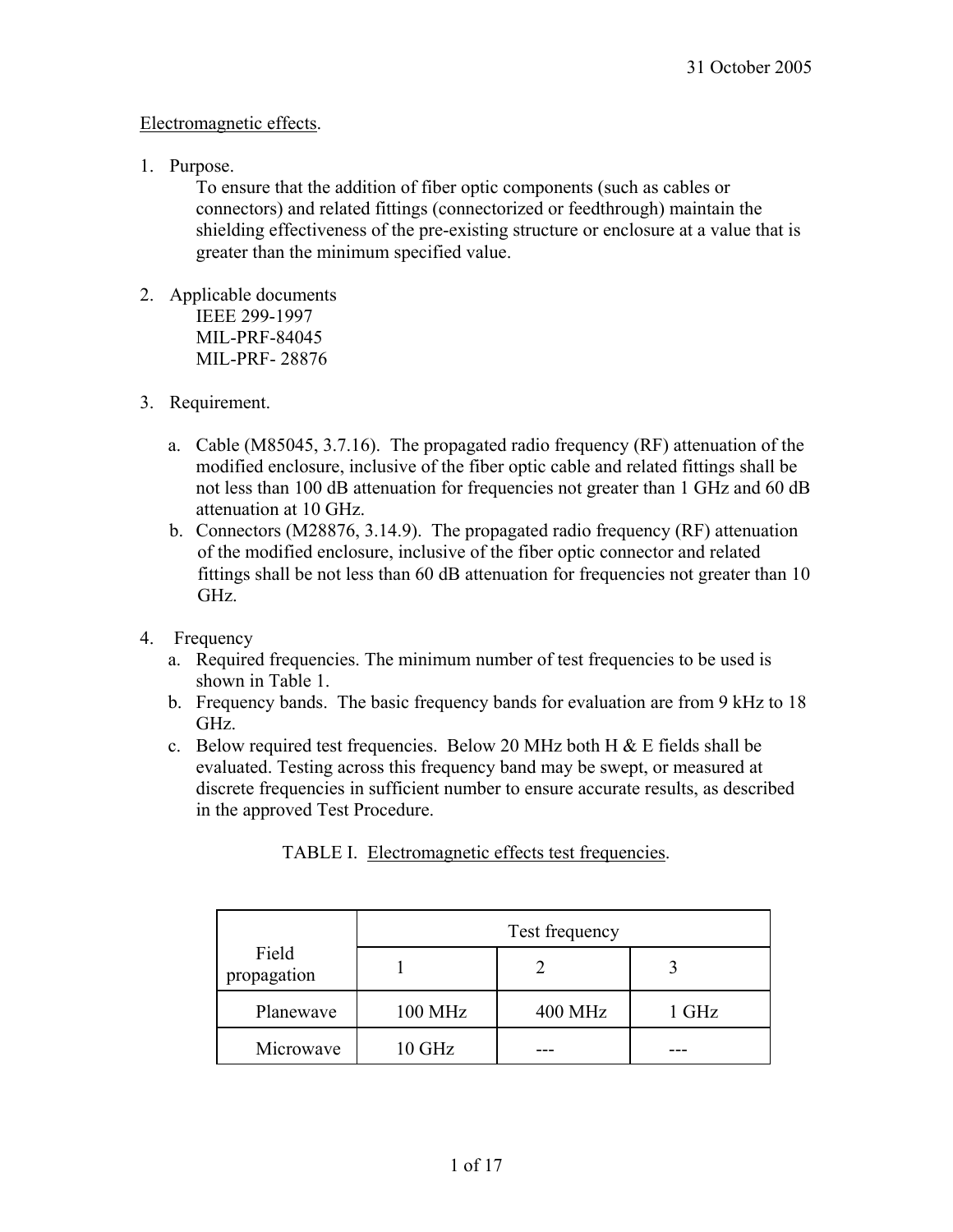- 5. Test Methodology.
	- a. Intent. The test methodology employed in evaluating the effects of the fiber optic modification to the enclosure consists of distinct measurement phases. This test is performed to determine the propagation characteristics (either towards attenuation or towards conduction) of the cable through a waveguide or of a connector. In general, look at the test results for a relative increase in the signal strength. This increase relates to a decrease in the shielding effectiveness of the component under test.
	- b. Dynamic range (Instrumentation): This step is intended to illustrate the instrumentation to be employed in the evaluation is working properly and has significant dynamic range (as defined in IEEE-STD-299) to adequately measure the full range of frequency and sensitivity relative to the noise floor to discriminate low levels signals and to establish the baseline signal relationship between the transmit and receiving systems without any attenuation present. This step will also define the repeatable transmit equipment settings to be used in follow on stages of the evaluation.
	- c. Isolation measurement of enclosure shielding (Enclosure): This step will establish the baseline shielding effectiveness of the existing (unmodified) enclosure using the settings and procedures used in the previous step. Measurements made are to include those in the vicinity of utility entrances, doors and access panels.
	- d. Isolation measurement of enclosure shielding with fitting installed (Enclosure with fitting): This step will determine the resultant shielding effectiveness of the enclosure with the penetrative fitting (feedthrough or connectorized). Measurements made are to include those in the vicinity of the access panel where the waveguide for testing of cable or receptacle for testing of a connector will later be installed.
	- e. Resultant Shielding Effectiveness of the DUT (Enclosure with DUT installed in fitting): This step will determine the resultant shielding effectiveness of the enclosure with the complete fiber optic cable or connector installation, inclusive of any fittings or hardware.
	- f. Analysis: A comparison of shielding effectiveness levels for pre-existing and modified enclosure configurations, and determination of acceptability of any degradation in shielding effectiveness observed.
- 6. Test Equipment.
	- a. Transmitting equipment. The drive system is to include the following: signal/frequency source (generator), power amplifier (if required), optional preamplifier, transmit antenna, shielded cable. See Table II for antenna types. Matched antennas must be used (transmit & receive). See addendum A.
	- b. Receiving equipment. The sensing system is to include the following: receiver (such as a spectrum analyzer), optional pre-amplifier, attenuator, receive antenna, shielded cable. See Table II for antenna types.
	- c. Equipment verifications.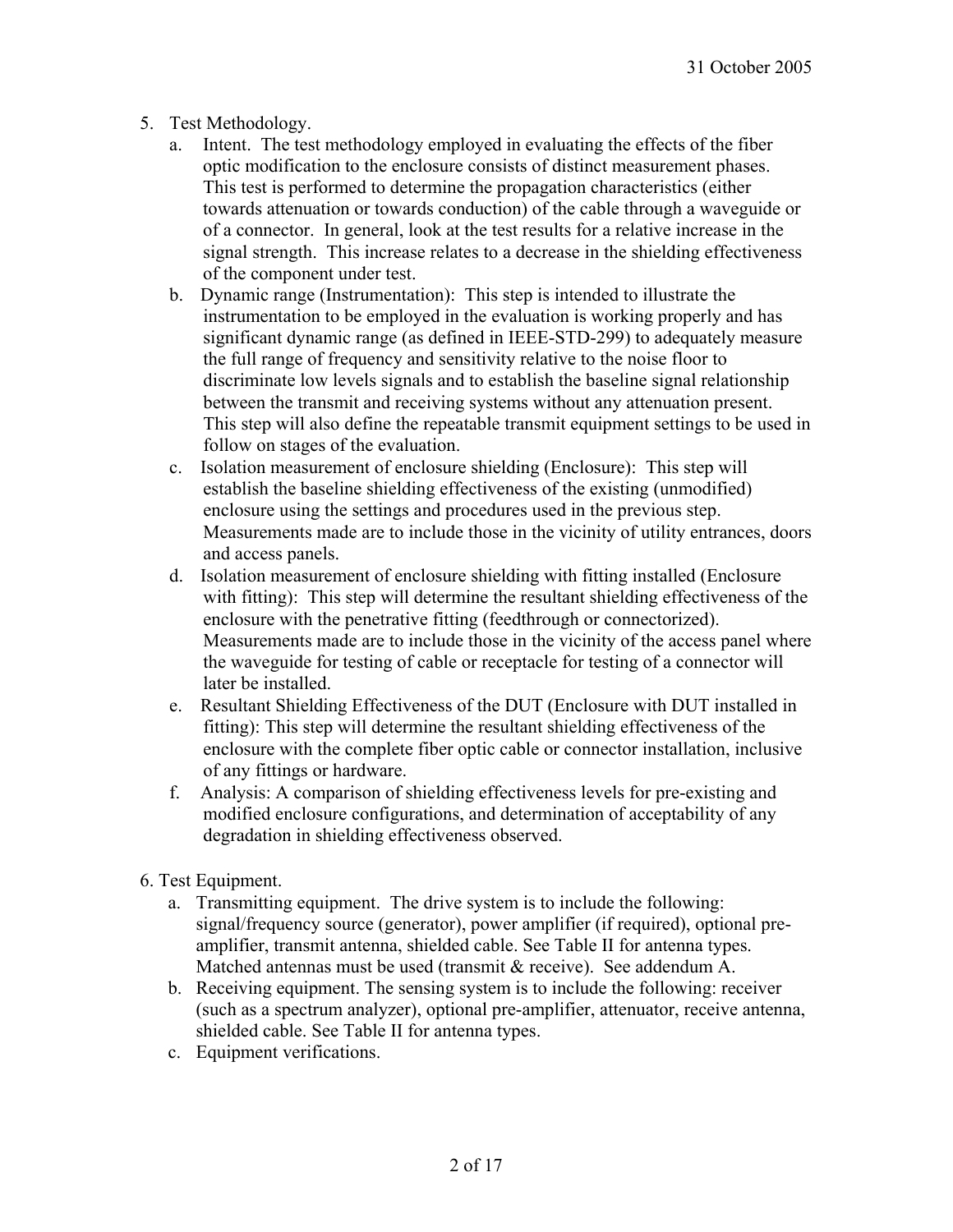- (1) Matched antennas. Provide documentation to verify matched antennas are used and for which frequency(s), generating and receiving equipment have sufficient capacity and sensitivity, respectively.
- (2) Calibration. Provide NIST traceable calibration information. See addendum B.
- (3) Interconnecting cabling. Verify that connecting cables have 50 Ohm impedance (to obtain maximum power transfer).
- (4) Authorization to radiate. See addendum C.
- d. Shielded enclosure. The minimum value for the shielding effectiveness of the shielded enclosure at each frequency shall be no less than the requirement for the propagated radio frequency at each frequency tested.
- e. Other. Dielectric tripods, dielectric tie-offs.
- f. Connector test specimen configuration. The connector plug shall be terminated with at least 5 meters of multiple fiber cable. The connector receptacle shall be terminated with at least 2 meters of OFCC (termini with single fiber cables to fill each cavity in the connector receptacle). Unless otherwise specified in the approved Test Procedure, MIL-PRF-85045 cable shall be used.

| TABLE II. Antenna types. |  |
|--------------------------|--|
|                          |  |

| Field propagation | Antenna type           |  |
|-------------------|------------------------|--|
| Planewaye         | Log periodic or dipole |  |
| Microwave         | Horn                   |  |

- 7. Test Procedure.
	- a. Dynamic range (Instrumentation).
		- (1) Intent. Verify that the test equipment has the functionality to perform the measurements by determining if there is sufficient dynamic range (transmit and receive gain). Measure the amplitude of the transmitted signal via the receive system without an attentuative structure in place.
		- (2) Setup.
			- (a) Location. Verification should be performed in a low RF ambient environment, preferably anechoic. This may occur inside the shielded enclosure, provided the signal source equipment ambient does not affect the measurement. Care should be taken to electrically isolate the power sources for transmitting and receiving equipment.
			- (b) Positioning. Each matched pair of antennas used for the test is placed in the horizontal plane (see figure 1). The transmit and receive antennas should be placed two meters apart and at least two meters from any reflective surface.

Note: The 2 meter distance between the transmit antenna and the receive antenna is required (as shown in figure 1). The only exception to maintaining this 2 meter distance is if the positioning of the receive antenna within 5 cm from the access panel (for the subsequent isolation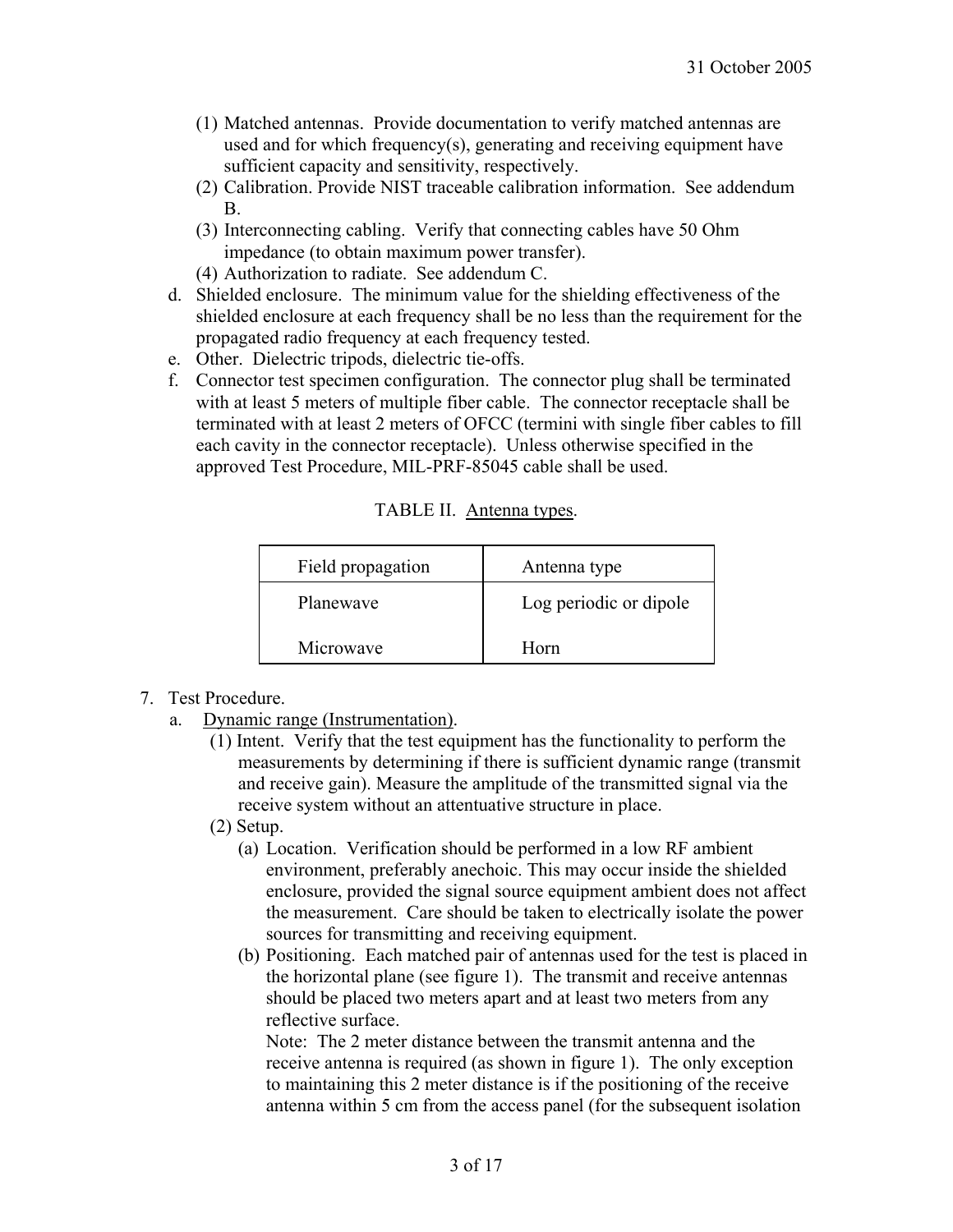and shielding effectiveness measurements) is blocked by a permanent, non-removable obstruction (which may include anechoic or other radiation absorbing/insulating materials). If this blockage is the case, a request for an allowance must be submitted to the Qualifying Activity. The additional distance, if allowed, is the one that permits the receive antenna to be the closest achievable without making contact with the obstruction. If the allowance is approved, then the distance between antennas are to be increased by the additional distance for the dynamic range measurement also. The dynamic range of the equipment must be above the signal level specified for the applicable component in 7.a(3)(b) at this increased distance.

Note: The 2 meter distance requirement, relative to the floor as a reflecting surface, is dependent upon the type of antenna used. Log periodic and horn antennas are directional (beam like that of a flashlight) and are not of concern since the radiation pattern will not illuminate the floor. The dipole antenna is multi directional with a radiation pattern that will reflect off the floor when in the horizontal position. This is of concern since an error up to 6 dB can occur. A dipole antenna must be positioned at least 2 meters from a reflective floor for this test.

- (c) Measures to maximize coupling. In general, three measures taken to obtain maximum energy out of the receive antenna (maximum coupling) are no polarization mismatch, co-planar orientation and distancing for peak of the beam. For this document, antenna positioning shall ensure a co-planar orientation and no polarization mismatch (see 7a(3)(c) below). Antennas distancing is not required to be in the peak of the beam; however, the same angular alignment (shipboard "yaw" equivalent) must be maintained between the front faces of the transmit antenna and the receive antenna for all side view measurements. An attenuator may be used to reduce the radiated signal strength and avoid amplifier saturation. Radiated signal strength attenuation by deviation from the specified distance between antennas (of two meters) is not permitted.
- (3) Procedure.
	- (a) Ambient verification measurement (transmitter-off measurement): With the transmit system off, verify the local ambient levels are adequate. For each frequency identified in the approved Test Procedure, tune the receiver to the specified test frequency using the designated antenna for that frequency. Maximize radiated signal strength as stated in  $7a(3)(c)$ below. Record the measure ambient level for each frequency. Repeat for each required frequency.
		- Note: This measurement is designated as  $P_1$  if a power level is measured, or  $E_1$  if a voltage level is measured. All measurements are made at the receive antenna.
	- (b) Measurement of signal level induced in receive antenna (transmitter-on measurement): For each frequency used above, tune the transmitter and receiver to each specified test frequency using the designated antenna pair for that frequency. Attenuators may be used at the receiver to avoid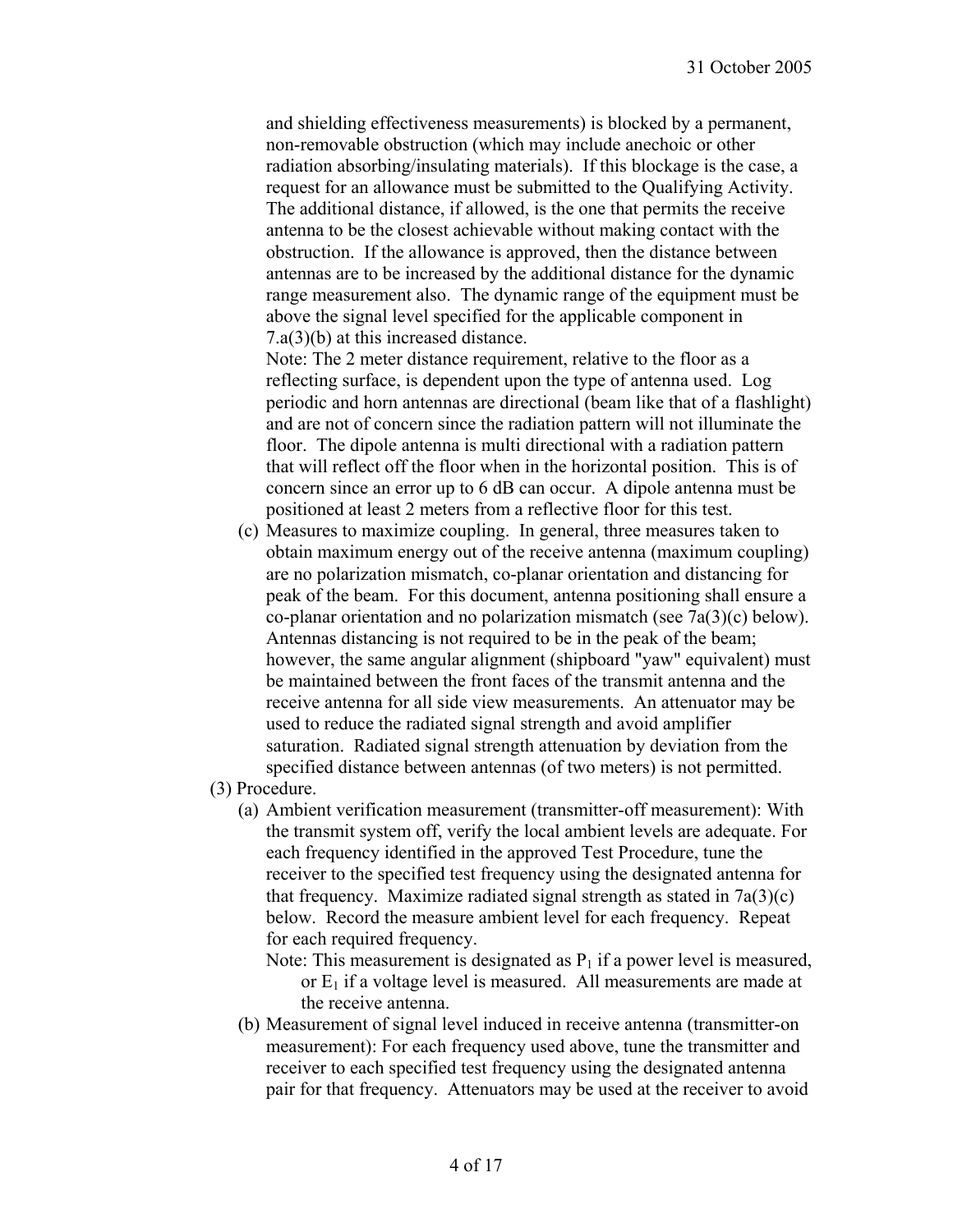saturation. Maximize radiated signal strength as stated in  $7a(3)(c)$ below. Record the measured levels via the receive system and record the signal source settings (and amplifier gain settings as applicable) required to produce the resultant field.

- Note: This measurement is designated as  $P<sub>2</sub>$  if a power level is measured, or  $E_2$  if a voltage level is measured. All measurements are made at the receive antenna.
- i Cable. The dynamic range of the test equipment for planewave propagation shall be at least 6 dB above the specified signal attenuation of 100 dB for frequencies not greater than 1 GHz and at least 6 dB above the specified signal attenuation of 60 dB at 10 GHz.
- ii Connector. The dynamic range of the test equipment for planewave propagation shall be at least 20 dB above the specified signal attenuation of 60 dB and for a microwave field propagation shall be at least 15 dB above the specified signal attenuation of 60 dB.
- (c) Maximize signal strength.
	- i Maximize co-planar orientation. Receive antenna shall be moved in a translational manner (up-and-down, side to-side) to maximize the measurement for radiated signal strength.
	- ii Maximize for no polarization mismatch. Once maximized for the co-planar orientation, the receive antenna shall be moved in a rotational manner (counterclockwise or clockwise) to maximize the measurement for radiated signal strength. This rotation is also referred to as the rotation between the horizontal and vertical antenna positions (between horizontal and vertical polarization).
- (d) Calculation of dynamic range.
	- i Approach. One approach to find the dynamic range is as follows: The Dynamic range is the range of amplitudes over which the receive system operates linearly and is calculated as  $DR_{RCVR}$  =  $P1(dB) - P2(dB)$ . P1 is the largest possible input signal. This input signal measurement is taken with any internal or external attenuators to be used. P1 is taken at the 1 dB compression point (point at which output is 1 dB below input at amplifier saturation). P2 is the input signal at the noise floor or the minimum detectable signal. Note: In general, the convention for a logarithmic unit will be the
		- logarithmic power level with transmitter off minus the logarithmic power level with transmitter on.
	- ii Validity of data. Ensure that the scaled readings on the receive systems are commensurate with the transmitted signal, and that no saturation or gain compression is apparent.
- (e) Transmit (input) signal level. The power level used during the isolation and shielding effectiveness portions of the test shall not be below the power level established for the dynamic range measurement. The same setting on the transmit equipment established during the dynamic range measurement shall be maintained for the remainder of the testing.
- b. Isolation measurements of the shielded enclosure (Enclosure only)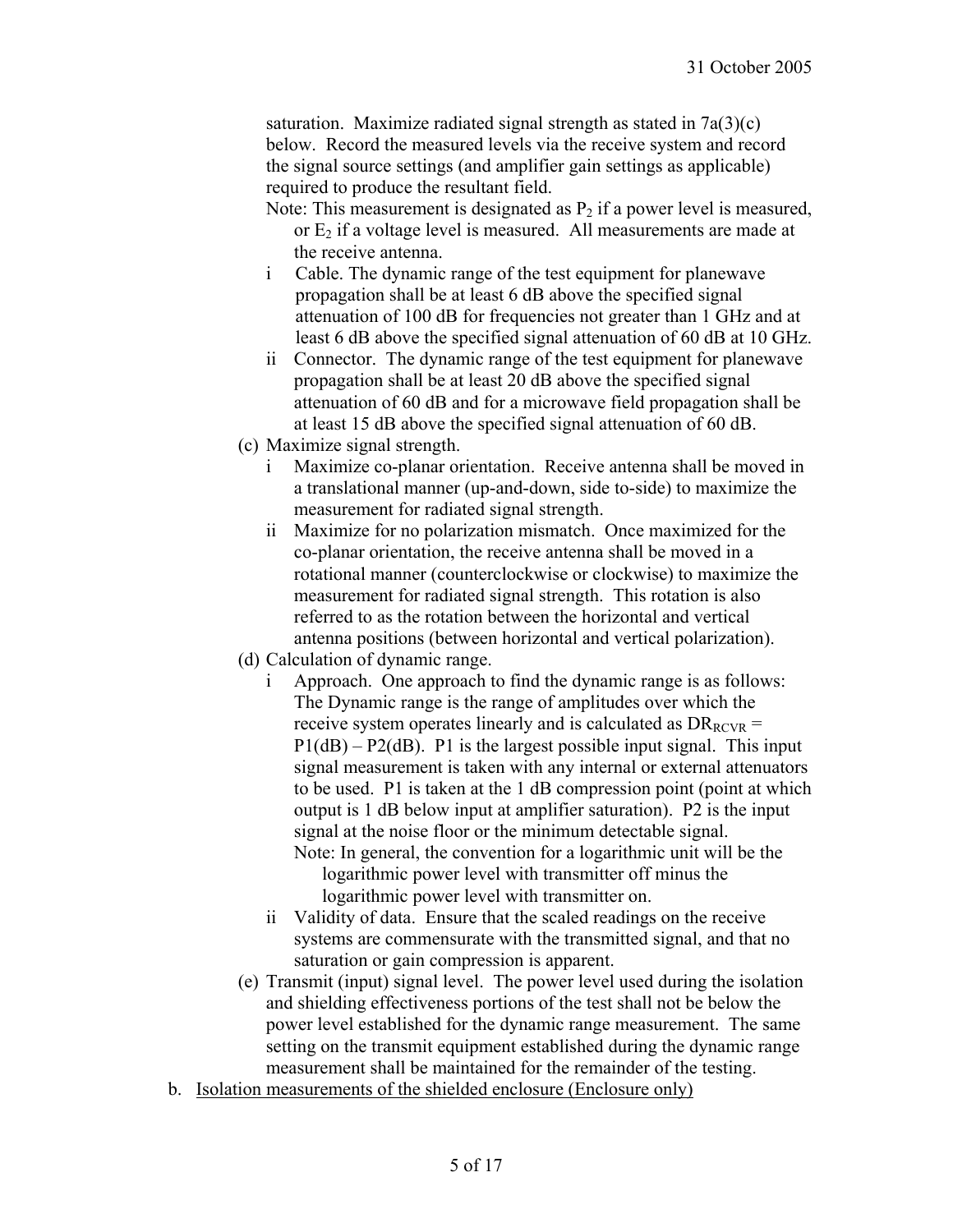- (1) Intent. Verify shielding effectiveness prior to installation of waveguides/fittings and the fiber optic component under test (also referred to as the Device Under Test or DUT).
	- (2) Setup.
		- (a) Location. Place the transmit antenna outside the shielded enclosure 2 meters from the penetration port (location where the cable fitting/penetration will be made) and at least two meters from any reflective surface. The transmit antenna shall be pointed towards the shielded enclosure (pointed in the direction so that the radiated signal is propagated towards the shielded enclosure). Receiving equipment shall be located inside the shielded enclosure.
			- Note: An allowance may be made for a situation where transmitting the signal outside of an environmental chamber would interfere with the surrounding area. In this case, the transmitting equipment may be placed inside and the receiving equipment outside the shielded enclosure. If this test setup is used, the vendor assumes the risk that other stray electromagnetic interference may be measured resulting in a failure. The preferred test setup is when the transmitting equipment is outside and the receiving equipment is inside the shielded enclosure. Test performance in this document is written for using the preferred test setup.
		- (b) Positioning. Each matched pair of antennas used for the test is placed in the horizontal plane (see figure 1). The transmit antenna is positioned so that it will be co-planar with the receive antenna during the measurement.
		- (c) Other actions. Penetration ports in the access panel are to be capped. Power sources for instrumentation should be isolated.
- (3) Procedure. Test is to be performed with the transmit antenna placed outside the shielded enclosure and orientated relative to the receive antenna as shown in figure 1. In the parallel direction, there is parallel transmission of the radiated signal.
	- (a) Placement of receive antenna. Place the receive antenna inside the shielded enclosure directly opposite the intended location of the fitting at a distance of 5 cm from the mounting plate. Orient the receive antenna, relative to the transmit antenna, as shown in figure 1.
	- (b) Travel of receive antenna during measurement. For each frequency identified in the approved Test Procedure and using the signal settings derived in step 7a(3), create and measure the resultant field inside the shielded enclosure. Maximize the signal strength as follows:
		- i Maximize co-planar orientation. Receive antenna shall be moved in a translational manner (up-and-down, side to-side) to maximize the measurement for radiated signal strength.
		- ii Maximize for no polarization mismatch. Once maximized for the co-planar orientation, the receive antenna shall be moved in a rotational manner (counterclockwise or clockwise) to maximize the measurement for radiated signal strength.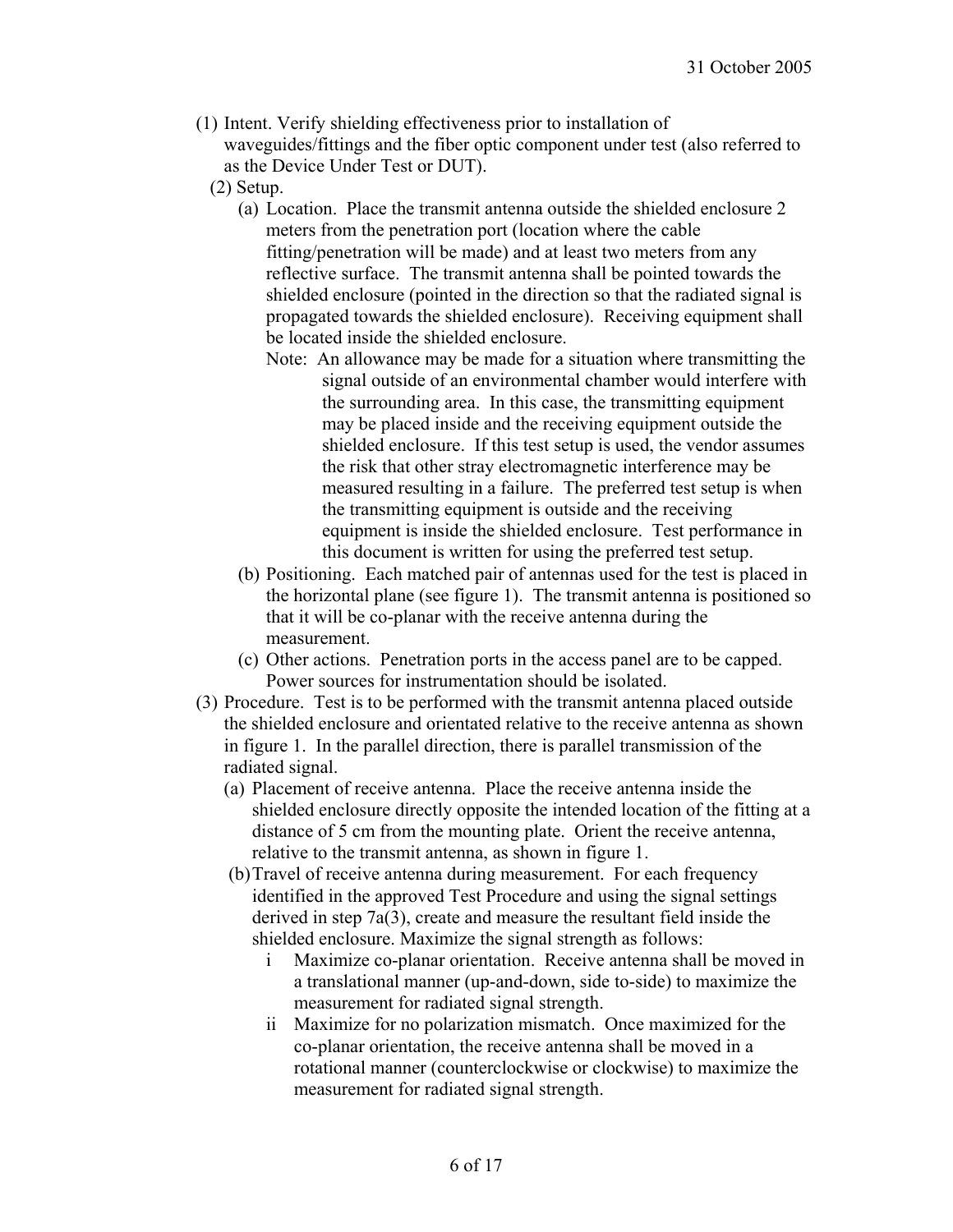- (c) Measurements to obtain.
	- i. Ambient measurement (Transmit-off). With the transmit system off, verify the local ambient levels are adequate. For each frequency identified in the approved Test Procedure, tune the receiver to the specified test frequency using the designated antenna for that frequency. Maximize radiated signal strength as stated in 7b(3)(b) above. Record the measure ambient level for each frequency. Repeat for each required frequency.

Note: This measurement is designated as  $P_3$  if a power level is measured, or  $E_3$  if a voltage level is measured. All measurements are made at the receive antenna.

ii. Induced signal level measurement (Transmit-on). For each frequency used above, tune the transmitter and receiver to each specified test frequency using the designated antenna pair for that frequency. Attenuators may be used at the receiver to avoid saturation. Maximize radiated signal strength as stated in 7b(3)(b) above. Record the measured levels via the receive system and record the signal source settings (and amplifier gain settings as applicable) required to produce the resultant field.

Note: This measurement is designated as  $P_4$  if a power level is measured, or  $E_4$  if a voltage level is measured. All measurements are made at the receive antenna.

- (4) Calculation for shielding effectiveness. The shielding effectiveness of the shielded enclosure is determined from the power or voltage levels generated by the transmit antenna (propagated external field level) and those induced in the receive antenna with the shielded enclosure in the vicinity of the access panel, respectively, without changing the relative positions of transmit and receive antennas. Depending on the measurement parameter obtained (such as voltage or power level), one of the calculation methods listed below may apply.
	- (a) Measurement of voltage levels in linear units (Volts). The shielding effectiveness is SE <sub>enclosure</sub> =  $20\log(E_{\text{Ref}}/E_4)$  where  $E_{\text{Ref}}$  and  $E_4$  are the voltages from the propagated external field level by the transmit antenna (reference reading) and the measurement obtained from the receive antenna with the shielded enclosure in the vicinity of the access panel (transmit-on), respectively, without changing the relative positions of transmit and receive antennas.

Note: The propagated external field level by the transmit antenna (reference reading),  $P_{Ref}$ , is equal to the signal generator output plus the antenna gain minus the cable loss.

- (b) Measurement of power levels in linear units (Watts). If the power levels rather than the voltage levels were measured, then the Shielding Effectiveness, SE <sub>enclosure</sub> =  $10\log(P_{Ref}/P_4)$ .
	- Note: In general, the convention for a logarithmic calculation will be the power generated by the transmit antenna (reference reading) over the power level measured with the receive antenna (transmit-on).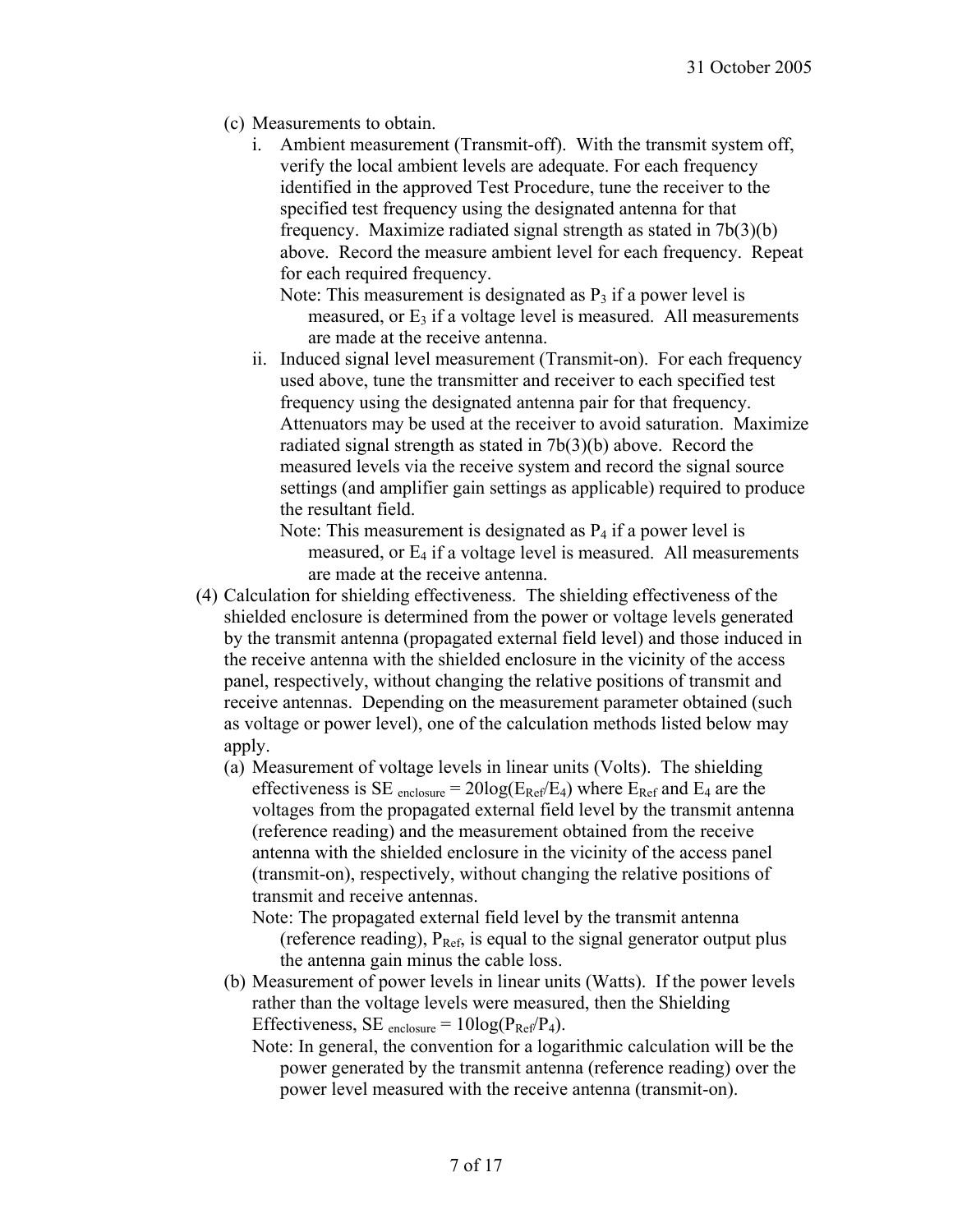- (c) Measurement in terms of non-linear, logarithmic units (such as  $dB_0$ ,  $dB_{uv}$ ,  $dB<sub>mW</sub>$ ). The Shielding Effectiveness, SE <sub>enclosure</sub> =  $P<sub>Ref</sub>$  -  $P<sub>4</sub>$ .
- c. Isolation measurement of the shielded enclosure with waveguide/blank mounting plate installed (Enclosure with fitting).
	- (1) Intent. Verify shielding effectiveness after the installation of waveguides/fittings, but prior to the installation of the DUT. For cable testing, this verifies that a waveguide at cut-off (WACO) is used. For connector testing, this verifies the effectiveness of the fitting/mounting plate and EMI gasket to prevent EMI conduction.
	- (2) Setup. Test is performed with the transmitting equipment outside the shielded enclosure and the receiving equipment on the inside.
		- (a) Cable test. Install the waveguide in the shielded enclosure access panel so that the waveguide protrudes inside the shielded enclosure for the wall. The waveguide shall be installed in the access panel and shall have an inside diameter to total length ratio of 1 to 72. For test purposes, a straight waveguide shall be used to simulate a worst-case condition. The waveguide shall protrude inside the shielded enclosure from the wall.
		- (b) Connector test. Install the fitting/mounting plate for the connector receptacle onto the access panel on the shielded enclosure. The fitting/mounting plate shall be positioned so that the connector plug or dust cover mates from the outside of the shielded enclosure. Place a blank cover plate onto the fitting/mounting plate with an EMI gasket between these two items. Use appropriate hardware to secure the blank cover plate. Note: The measurements for this test (section 7.c) are required for cable. The measurements for this test (section 7.c) are required for connectors only if a failure occurs with measurements once the DUT is installed (section 7.d).
	- (3) Procedure. Repeat 7b(3) above. Waveguide shall be lengthened, different EMI gasket used or other steps taken, if needed, so that there is no degradation of the shielding effectiveness of the shielded enclosure. Measurements are to be obtained for the following parameters:
		- (a) Ambient measurement (Transmit-off). With the transmit system off, verify the local ambient levels are adequate. For each frequency identified in the approved Test Procedure, tune the receiver to the specified test frequency using the designated antenna for that frequency. Maximize radiated signal strength as stated in 7a(3)(c) above. Record the measured ambient level for each frequency. Repeat for each required frequency. Note: This measurement is designated as  $P_5$  if a power level is measured, or  $E_5$  if a voltage level is measured. All measurements are made at the receive antenna.
		- (b) Induced signal level measurement (Transmit-on). For each frequency used above, tune the transmitter and receiver to each specified test frequency using the designated antenna pair for that frequency. Attenuators may be used at the receiver to avoid saturation. Maximize radiated signal strength as stated in 7a(3)(c) above. Record the measured levels via the receive system and record the signal source settings (and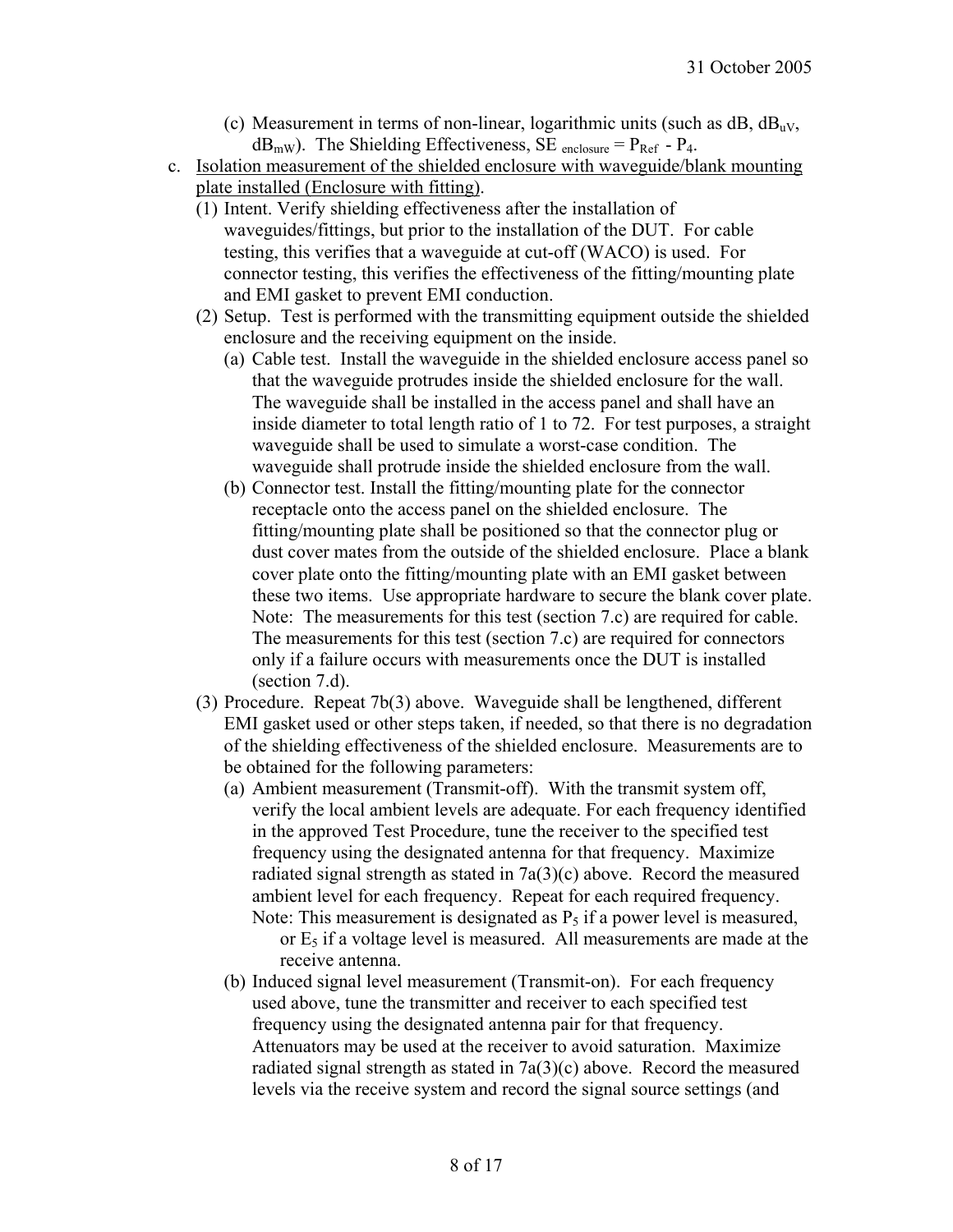amplifier gain settings as applicable) required to produce the resultant field.

- Note: This measurement is designated as  $P_6$  if a power level is measured, or  $E_6$  if a voltage level is measured. All measurements are made at the receive antenna.
- (4) Calculation for shielding effectiveness. The shielding effectiveness of the shielded enclosure with the fitting installed is determined from the power or voltage levels generated by the transmit antenna (propagated external field level) and those induced in the receive antenna with the shielded enclosure in the vicinity of the access panel, respectively, without changing the relative positions of transmit and receive antennas. Depending on the measurement parameter obtained (such as voltage or power level), one of the calculation methods listed below may apply.
	- (a) Measurement of voltage levels in linear units (Volts). The shielding effectiveness is SE <sub>enclosure with fitting</sub> =  $20\log(E_{\text{Ref}}/E_6)$  where  $E_{\text{Ref}}$  and  $E_6$  are the voltages from the propagated external field level by the transmit antenna (reference reading) and the measurement obtained from the receive antenna with the shielded enclosure in the vicinity of the access panel (transmit-on), respectively, without changing the relative positions of transmit and receive antennas.
		- Note: The propagated external field level by the transmit antenna (reference reading),  $P_{Ref}$ , is equal to the signal generator output plus the antenna gain minus the cable loss.
	- (b) Measurement of power levels in linear units (Watts). If the power levels rather than the voltage levels were measured, then the Shielding Effectiveness, SE enclosure with fitting  $= 10 \log(P_{\text{Ref}}/P_6)$ .
		- Note: In general, the convention for a logarithmic calculation will be the power generated by the transmit antenna (reference reading) over the power level measured with the receive antenna (transmit-on).
	- (c) Measurement in terms of non-linear, logarithmic units (such as  $dB$ ,  $dB_{uv}$ ,  $dB<sub>mW</sub>$ ). The Shielding Effectiveness, SE enclosure with fitting =  $P<sub>Ref</sub>$  -  $P<sub>6</sub>$ .
- d. Resultant shielding effectiveness of the DUT (Enclosure with DUT installed in fitting).
	- (1) Intent. Verify shielding effectiveness after the installation of waveguides/fittings and the installation of the DUT by measuring for the propagated radio frequency attenuation.
	- (2) Setup. Test is performed with the transmitting equipment outside the shielded enclosure and the receiving equipment on the inside.
		- (a) Cable test. Install the cable (with a minimum length of 6 meters) into the waveguide fitting so that 0.3 meters of the cable extends beyond the waveguide inside the shielded enclosure as shown in figure 2. See Table III for additional placement distance information. Verify that the cable is extended perpendicular to the enclosure wall and is suspended dielectrically at least 1 meter above the floor of the shielded enclosure on both sides of the enclosure wall. Dielectric tie-off may be used to secure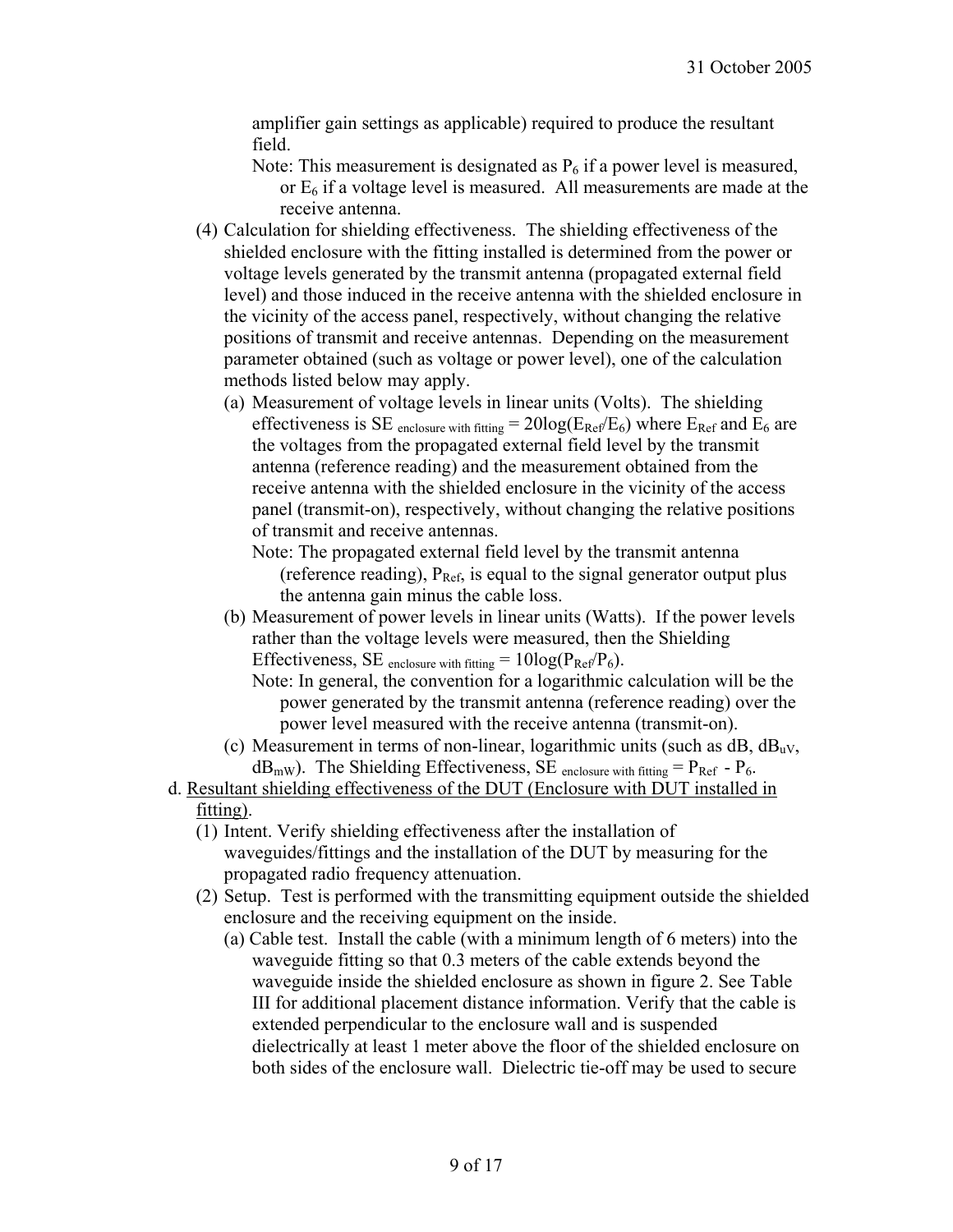to a structure. Dielectric tripods may be used to suspend the cable above the floor.

- (b) Connector test. Install the connector receptacle onto the outside surface of the access panel on the shielded enclosure (see figure 3 or figure 4, as applicable). The same EMI gasket (used in step 7c) shall be used between the connector receptacle and the fitting/mounting plate. Test sample configurations shall consist of connector receptacles mated to connector plugs with backshells and connector receptacles mated to dust covers. Connector plugs and receptacles are to be terminated, including the cable. Mate the connector plug or the dust cover with the connector receptacle, as applicable. Verify that the connector plug or the dust cover when mated is outside the shielded enclosure (see note below for exception). The connector plug with cable or connector end cap must be with (on the same side of the access panel as) the transmit antenna. The multiple fiber cable from the connector plug shall be extended parallel (to the connector longitudinal axis) for the minimum distance specified (different distances for testing in the perpendicular and parallel directions). The single fiber cable from the connector receptacle shall be extended parallel (to the connector longitudinal axis) for a minimum of 2 meters on the other side of the shielded enclosure wall as shown in figure 3 or figure 4, as applicble. Unless otherwise specified in the approved Test Procedure, MIL-PRF-85045 cable shall be used. Dielectric tie-off may be used to secure to a structure. Dielectric tripods may be used to suspend the cable above the floor.
	- Note: Connector installation. Connector plug with cable must be with the transmit antenna. MIL-PRF-28876 states that "the test specimen receptacle (connector receptacle) shall be mounted into the wall (panel) of the enclosure such that the plug or dust cover mates from the inside of the shielded enclosure". The intent was to allow for a situation where transmitting the signal outside of an environmental chamber would interfere with the surrounding area. If this test setup is used, the vendor assumes the risk that other stray electromagnetic interference may be measured resulting in a failure. The preferred test setup is when the test specimen receptacle is mounted on the access panel so that the plug or dust cover mates from the outside of the shielded enclosure. The transmit antenna is placed outside the shielded enclosure. Test performance in this document is written for using the preferred test setup. As stated previously, in either setup, the connector plug with cable must be with the transmit antenna.
	- i Connector plug cable routing for testing in the parallel direction. The multiple fiber cable exiting the backshell on the connector plug shall be suspended and extended parallel (to the connector longitudinal axis) to the floor and perpendicular to the access panel for a minimum distance of 5 meters on one side of the shielded enclosure wall as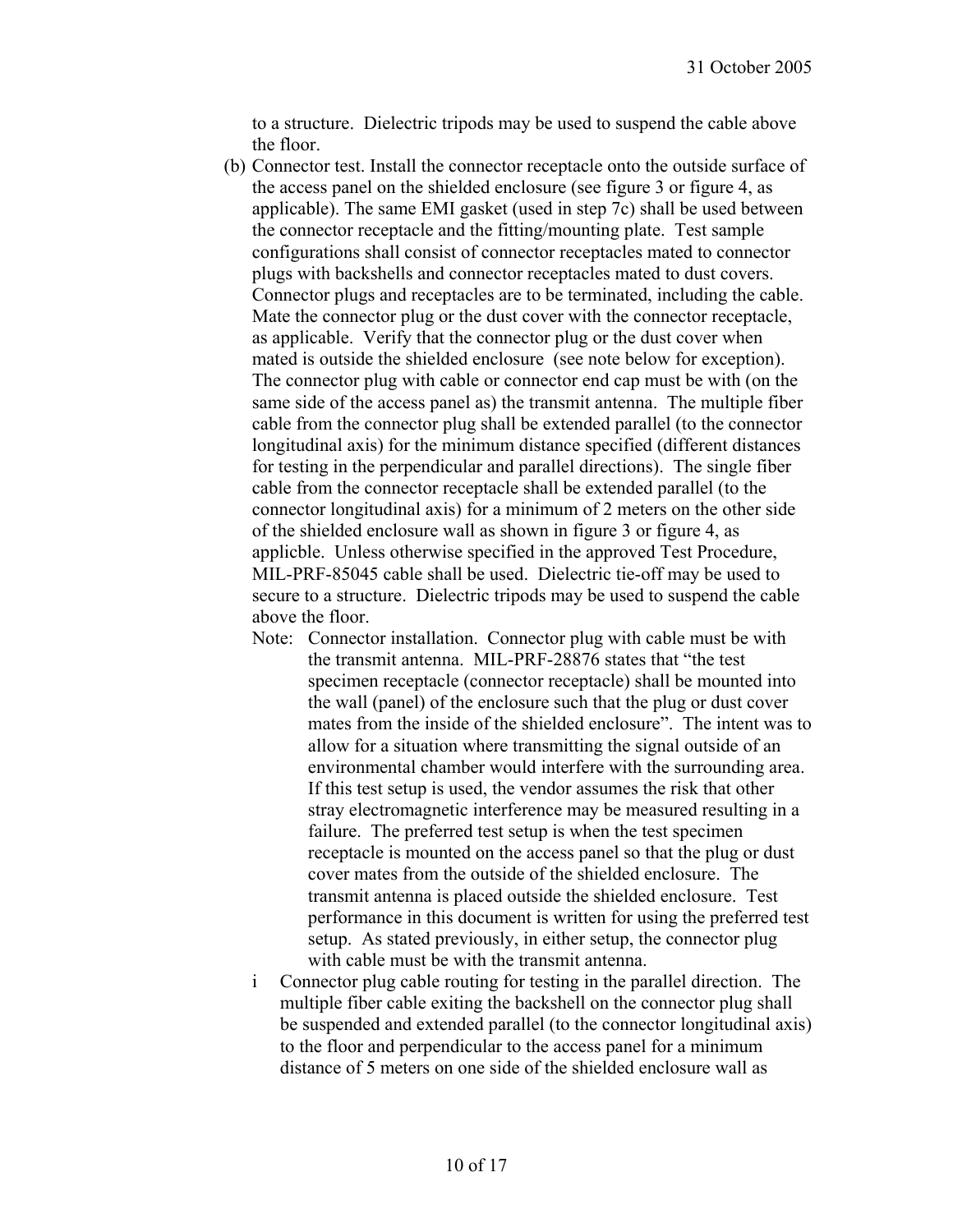shown in figure 3. At the end of this distance of 5 meters, the cable shall be secured dielectrically.

ii Connector plug cable routing for testing in the perpendicular direction. The multiple fiber cable exiting the backshell on the from the connector plug shall be suspended and extended parallel (to the connector longitudinal axis) to the floor and perpendicular to the access panel for a distance of 1 meter on one side of the shielded enclosure wall as shown in figure 4. At 1 meter, the cable shall be placed/tied to a dielectric stand such that the cable is perpendicular to the floor. Between this transitioning from parallel to perpendicular cable directions, the cable shall be placed in a bend at the cable's minimum long-term bend diameter. Upon reaching the floor, the remaining cable length shall have a straight run in a direction 45 degrees to the right (facing access panel) from the suspended portion of the cable. Between this transition from perpendicular to parallel cable directions, the cable shall be placed in a bend at the cable's minimum long-term bend diameter.

| Location                                         | Placement 1/   |  |
|--------------------------------------------------|----------------|--|
| Receiving antenna<br>to cable                    | 5 cm           |  |
| Transmitting<br>antenna to cable                 | 1 m            |  |
| Transmitting<br>antenna to shielded<br>enclosure | 2 <sub>m</sub> |  |

| TABLE III. Antenna placement distances. |  |  |
|-----------------------------------------|--|--|
|                                         |  |  |

1/ Extended dipole antenna distance measurements shall be made from the center of the antenna elements.

- (3) Procedure. Test is to be performed with the transmit antenna in both the parallel and perpendicular directions. In the parallel direction, the radiating elements of the transmit antenna are parallel to the cable length. In the perpendicular direction, the radiating elements of the transmit antenna are perpendicular to the cable length or parallel to the cable circumference. Waveguide shall be lengthened, different EMI gasket used or other steps taken, if needed, so that there is no degradation of the shielding effectiveness of the shielded enclosure.
	- (a) Parallel direction for placement of transmit antenna. Place transmit antenna at outside the shielded enclosure 2 meters from the location where the cable fitting/penetration will be made. The transmit antenna should be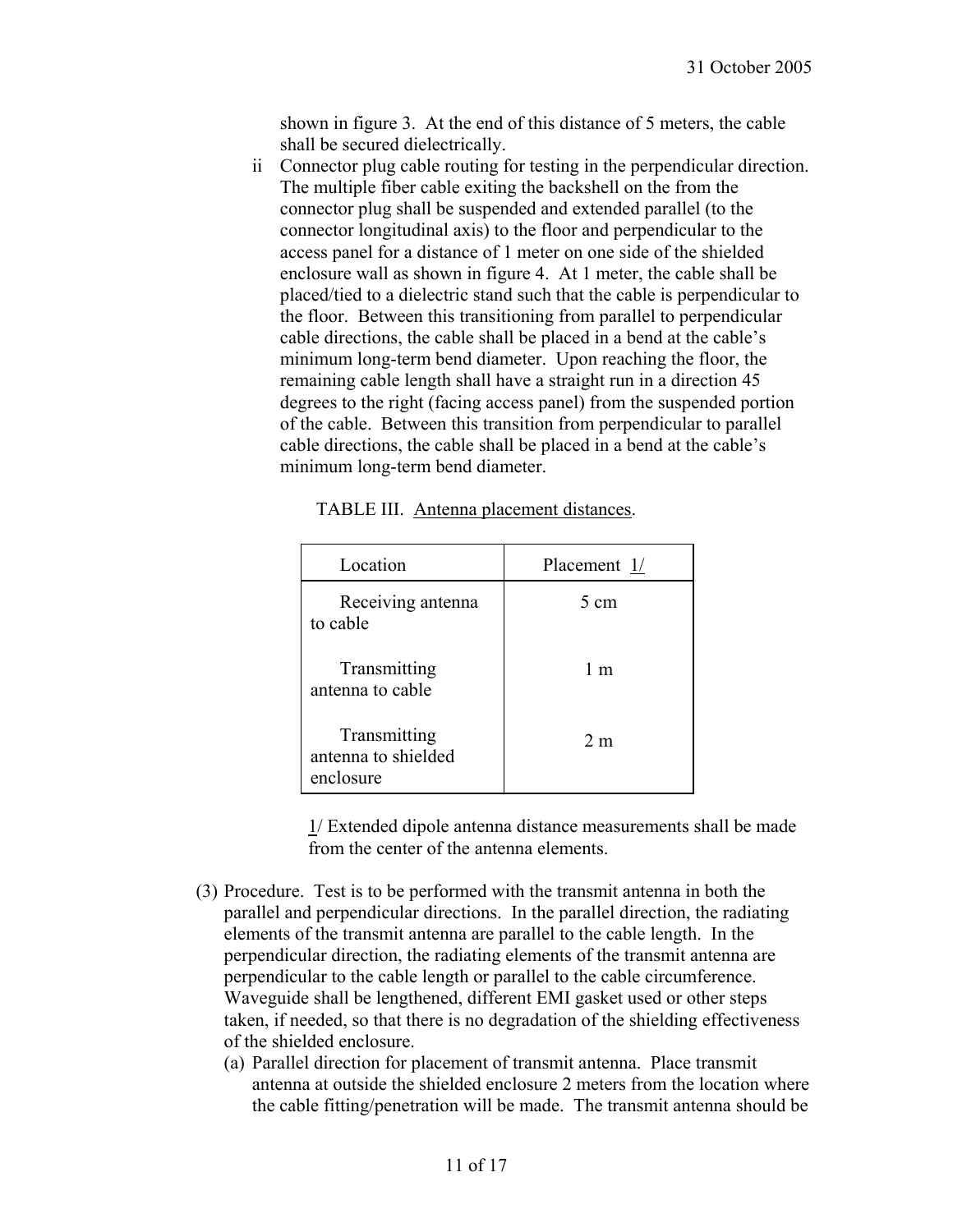one meter from the cable and oriented in the parallel direction, as shown in figures 5 through 7.

- i Cable as DUT. The transmit antenna shall be placed 1 meter from the DUT and co-planar to the receive antenna (place on same horizontal plane as the cable).
- ii Connector as DUT (receptacle with dust cover configuration). Measurements in the parallel direction are not performed for this connector configuration.
- iii Connector as DUT (receptacle with mating plug configuration). Measurements in the parallel direction are required for this connector configuration only if a failure occurs with measurements obtained in the perpendicular direction. The transmit antenna shall be placed 1 meter from the connector plug cable and co-planar to the receive antenna.
- (b) Placement and travel of receive antenna. Place the receive antenna inside the enclosure at a distance of 5 cm from the cable (cable as DUT) or from the cable with connector receptacle (connector as DUT).

Note: Refer to the first note in  $7.a(2)(b)$  for conditions if there is an allowed deviation from the 5 cm distance.

- i Cable as DUT. Measurements are to be made on the 0.3 meter minimum length of the cable that extends beyond the waveguide. First position the receive antenna 5 cm from the cable in the side view (receive antenna radiating elements are perpendicular to the length of the cable, i.e. perpendicular transmission). The receive antenna shall be offset from the transmit antenna, as specified. The receive antenna shall be moved along the 0.3 meter length of the cable while measuring the radiated signal strength. Maximize the measurement of the receive antenna for radiated signal, using method employed for coplanar orientation and for no polarization mismatch, as stated in 7a(3)(c). Second, position the receive antenna in the end view (measure around cable circumference). Move receive antenna around the circumference of the cable at one point long the cable length. Next, move the receive antenna to the next position to be measured along the 0.3 meter section of the cable length. Repeat the movement of the receive antenna around the circumference of the cable at this position. Repeat for each position along the 0.3 meter section of cable to be measured. Obtain the maximum measurement in the end view. Maximize the measurement of the receive antenna for radiated signal strength, for both co-planar orientation and no polarization mismatch, as stated in 7a(3)(c). Repeat for each frequency identified in the approved Test Procedure.
- ii Connector as DUT, receptacle with mating dust cover. Measurements in the parallel direction are not performed for this connector configuration.
- iii Connector as DUT, receptacle with mating plug. Measurements in the parallel direction are required for this connector configuration only if a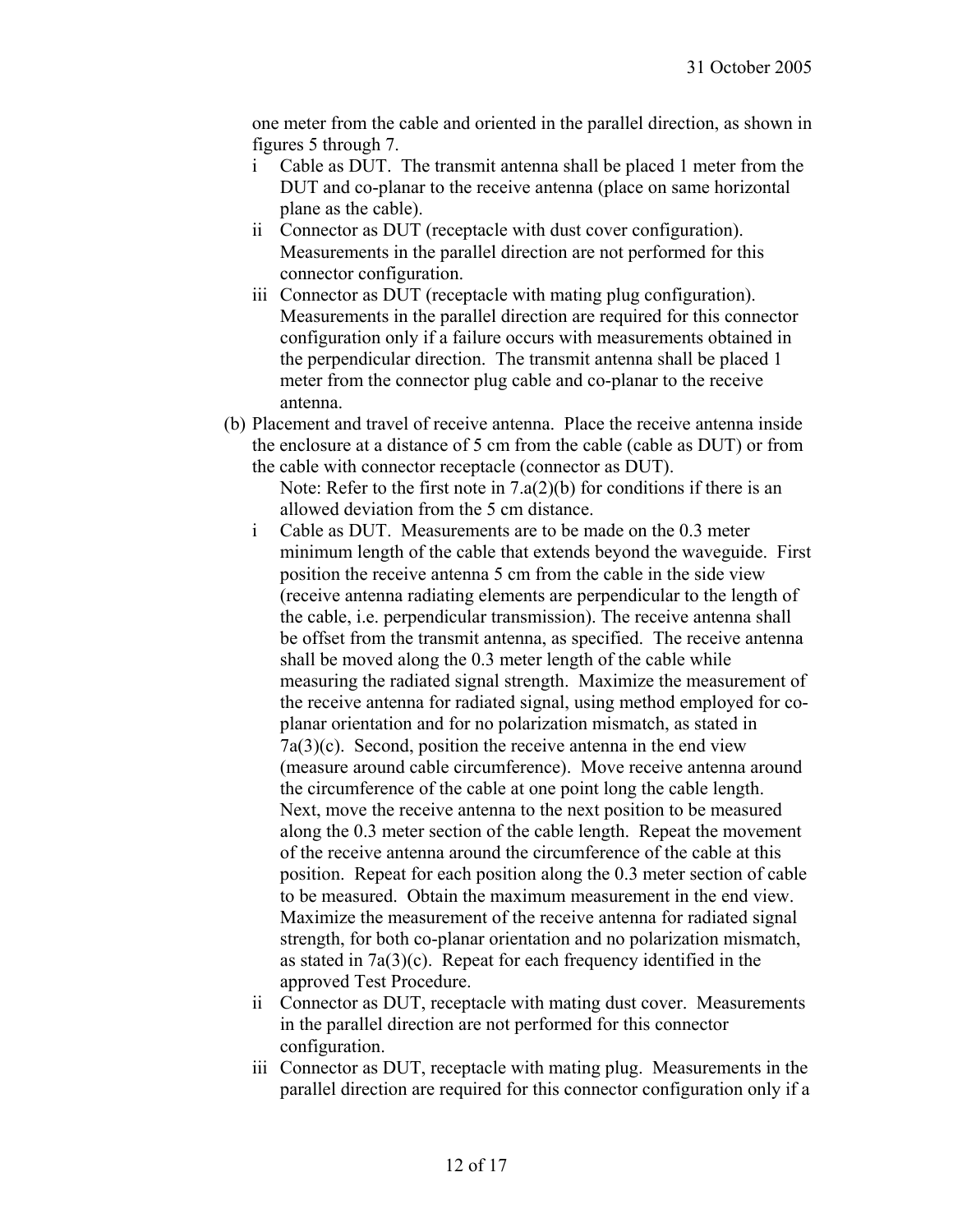failure occurs with measurements obtained in the perpendicular direction. Orientate the receive antenna 5 cm from the cable in the side view (antenna radiating elements are perpendicular to the cable and the longitudinal axis of the connector plug). The receive antenna shall be co-planar with the transmit antenna. The receive antenna shall be moved along the 2 meter length of the cable while measuring the radiated signal strength. Maximize the measurement of the receive antenna for radiated signal strength, for both co-planar orientation and for no polarization mismatch, as stated in  $7a(3)(c)$ . Repeat for each frequency identified in the approved Test Procedure.

- (c) Perpendicular direction for placement of transmit antenna. Place transmit antenna outside the shielded enclosure 2 meters from the location where the connector receptacle is located in the access panel. The transmit antenna should be one meter from the cable and pointed in the perpendicular direction, as shown in figures 8 through 10 for testing with the cable as the DUT, figures 11 through 13 with the connector as the DUT.
	- i Cable as DUT. For measurements within the Planewave field propagation, the transmit antenna shall be placed 1 meter above the DUT and to the receive antenna. For measurements in other field propagations (frequency ranges), the transmit antenna shall be placed 1 meter from the DUT and co-planar to the receive antenna.
	- ii Connector as DUT (receptacle with dust cover configuration). Measurement in the perpendicular direction is performed for this configuration. The transmit antenna shall be placed in line with the connector receptacle end cap and co-planar to the receive antenna. There is no 1 meter offset from the radial center of the end cap.
	- iii Connector as DUT (receptacle with mating plug configuration). The transmit antenna shall be placed in line with the connector receptacle mated to the connector plug and co-planar to the receive antenna. There is no 1 meter offset from the radial center of the connector receptacle/plug.
- (d) Placement and travel of and measurement with the receive antenna shall be the same as for the orientation in the parallel direction.
- (e) Measurements to obtain.
	- i. Ambient measurement (Transmit-off). With the transmit system off, verify the local ambient levels are adequate. For each frequency identified in the approved Test Procedure, tune the receiver to the specified test frequency using the designated antenna for that frequency. Maximize radiated signal strength as stated in  $7a(3)(c)$ above. Record the measure ambient level for each frequency. Repeat for each required frequency.
		- Note: This measurement is designated as  $P_7$  if a power level is measured, or  $E_7$  if a voltage level is measured. All measurements are made at the receive antenna.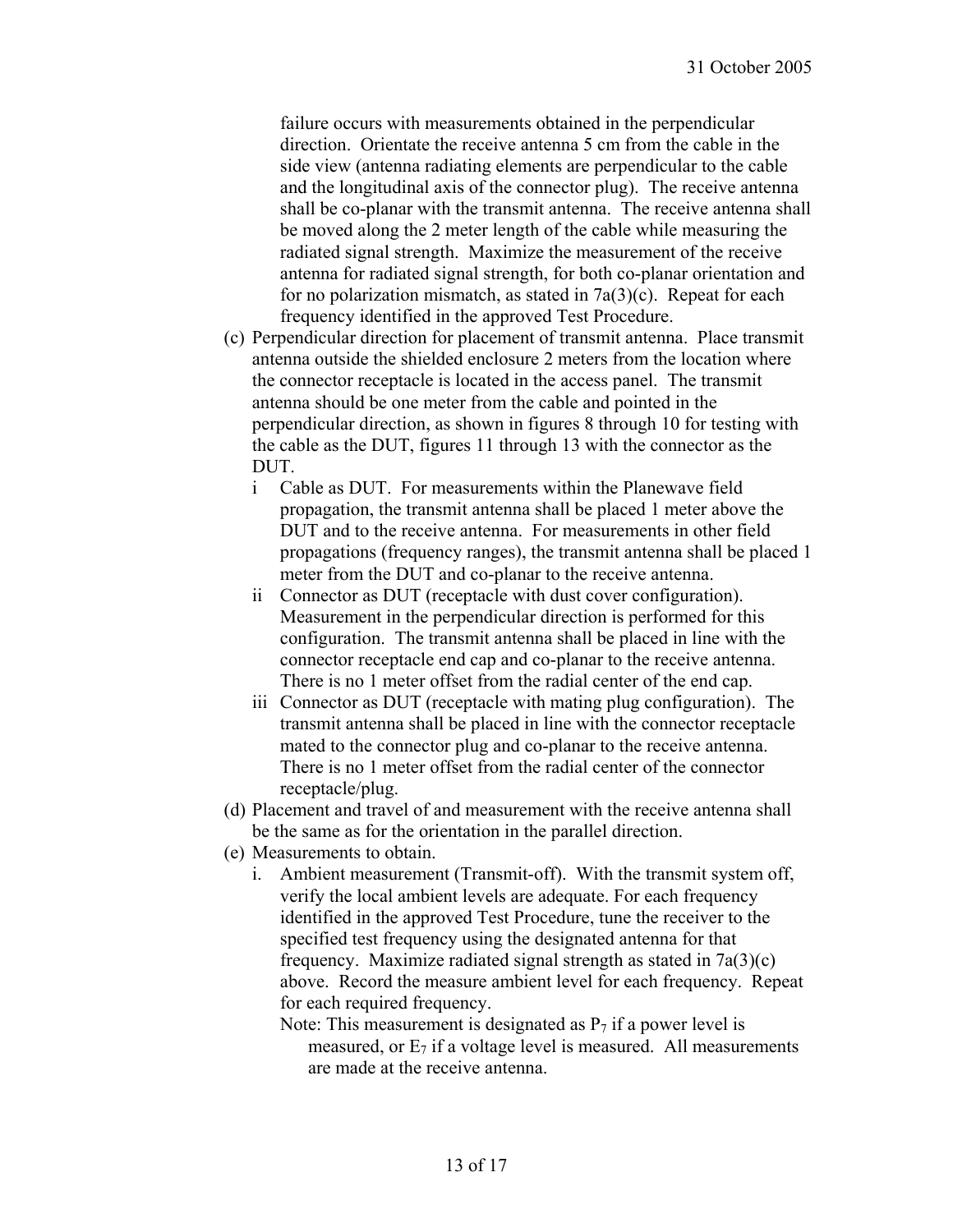ii. Induced signal level measurement (Transmit-on). For each frequency used above, tune the transmitter and receiver to each specified test frequency using the designated antenna pair for that frequency. Attenuators may be used at the receiver to avoid saturation. Maximize radiated signal strength as stated in 7a(3)(c) below. Record the measured levels via the receive system and record the signal source settings (and amplifier gain settings as applicable) required to produce the resultant field.

Note: This measurement is designated as  $P_8$  if a power level is measured, or  $E_8$  if a voltage level is measured. All measurements are made at the receive antenna.

- (4) Calculation for shielding effectiveness. The shielding effectiveness of the fiber optic component under test (DUT) when placed in the shielded enclosure (as described in the setup) is determined from the power or voltage levels generated by the transmit antenna (propagated external field level) and those induced in the receive antenna with the DUT inserted into the shielded enclosure, respectively, without changing the relative positions of transmit and receive antennas. Depending on the measurement parameter obtained (such as voltage or power level), one of the calculation methods listed below may apply.
	- (a) Measurement of voltage levels in linear units (Volts). The shielding effectiveness is SE  $_{\text{DUT}}$  = 20log( $E_{\text{Ref}}/E_8$ ) where  $E_{\text{Ref}}$  and  $E_8$  are the voltages from the propagated external field level by the transmit antenna (reference reading) and the measurement obtained from the receive antenna with the DUT inserted into the shielded enclosure (transmit-on), respectively, without changing the relative positions of transmit and receive antennas. Note: The propagated external field level by the transmit antenna

(reference reading),  $P_{Ref}$ , is equal to the signal generator output plus the antenna gain minus the cable loss.

- (b) Measurement of power levels in linear units (Watts). If the power levels rather than the voltage levels were measured, then the Shielding Effectiveness, SE  $_{\text{DUT}} = 10\log(P_{\text{Ref}}/P_8)$ .
	- Note: In general, the convention for a logarithmic calculation will be the power generated by the transmit antenna (reference reading) over the power level measured with the receive antenna (transmit-on).
- (c) Measurement in terms of non-linear, logarithmic units (such as  $dB$ ,  $dB_{uv}$ ,  $dB<sub>mW</sub>$ ). The Shielding Effectiveness, SE <sub>DUT</sub> = P<sub>Ref</sub> - P<sub>8</sub>.
- (5) Calculation for propagated radio frequency (RF) attenuation. The propagated RF attenuation is the shielding effectiveness of the DUT,  $SE$   $_{DUT}$ .
- 8. Analysis & Documentation.
	- a. Data sheet. In addition to the information listed in Section IX of the Optical Test Measurement Guide, the following items are to be included on the data sheet. Data sheet shall include the following: company performing the test name and address, frequency column, field propagation/orientation column, enclosure shielding effectiveness column, reference level column, dynamic range column, measured level column, propagated RF attenuation column, required RF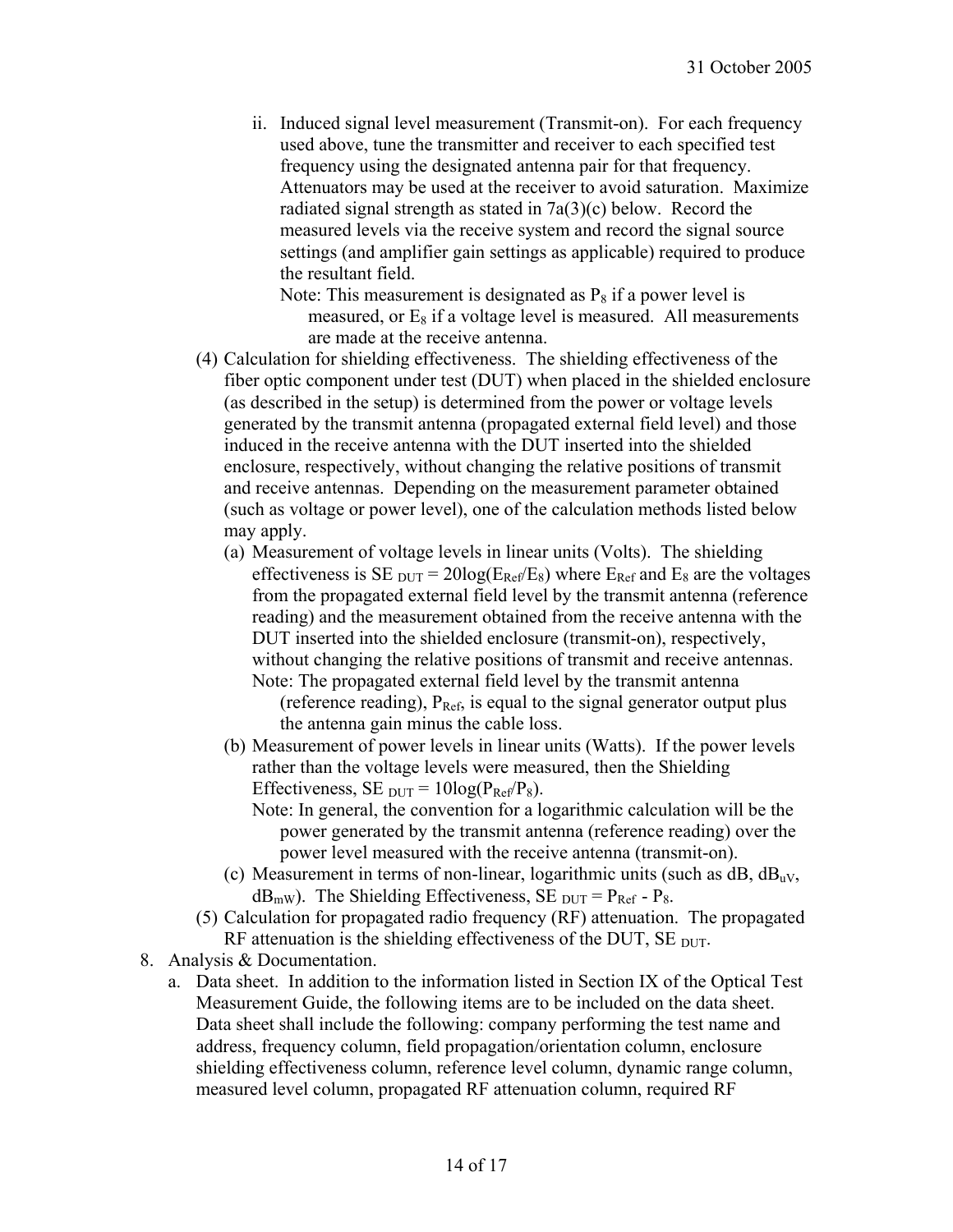attenuation column, pass/fail column. The reference level shall include the source output, receiver sensitivity and antenna gain. The propagated RF attenuation is the measured level subtracted from the dynamic range.

b. Test report. The test report shall be submitted after the test and include the exact procedure followed (procedure number if an existing, DSCC approved procedure was used or a marked-up procedure if there were deviations/revisions to the DSCC approved procedure), equipment used for each test, equipment calibration dates, test results in graphical and tabular format, photographs/sketches of the test setups, results, conclusions and recommendations.

Addendum A – Matched Antennas

- 1. Definition. Two antennas are considered matched antennas or like antennas when both are of the same model, same bandwidth (usable frequency range) and same cross pole rejection (i.e., linearly polarized).
- 2. Concern with use of unmatched antennas. Larger measurement error is unnecessarily introduced with the use of unmatched antennas. This is due to greater variation within the electrical parameters.
- 3. Allowance for use of unmatched antennas. Unmatched antennas will be allowed if care is taken in the antenna setup and the dynamic range verification in the manner stated below.
	- a. Antenna setup. Radiated signal strength is maximized during placement and travel (movement along the DUT in both end view and side view) of the receive antenna. Maximization for co-planar orientation and for no polarization mismatch shall be performed during this travel. This process is repeated and two measurements for each position of travel, co-planar orientation and polarization do not deviate by 2 dB.
	- b. Dynamic range verification. Ensure antenna gain is maintained at each test frequency (drops as low as the noise floor may be seen at some frequencies).

Addendum B – Equipment Requiring Calibration

In general, test equipment is to be calibrated and be within the manufacturer's published limits of error. The calibration shall be traceable the National Institute of Standards and Technology (NIST) and conform to ANSI/NSCL Z540-1. At a minimum, the following test equipment must be calibrated:

- 1. Antennas.
	- a. Antenna factor. Antenna factor versus frequency calibration at stepped frequencies through the frequency range shall be in the form of charts or tabulated values and shall be traceable to NIST. The antenna factors shall be included in the test report.
	- b. Gain. Peak antenna gain versus frequency calibration at stepped frequencies through the frequency range shall be in the form of charts or tabulated values and shall be traceable to NIST. Peak antenna gain shall be within  $+ 0.5$  dB. The table/chart for gain shall be included in the test report.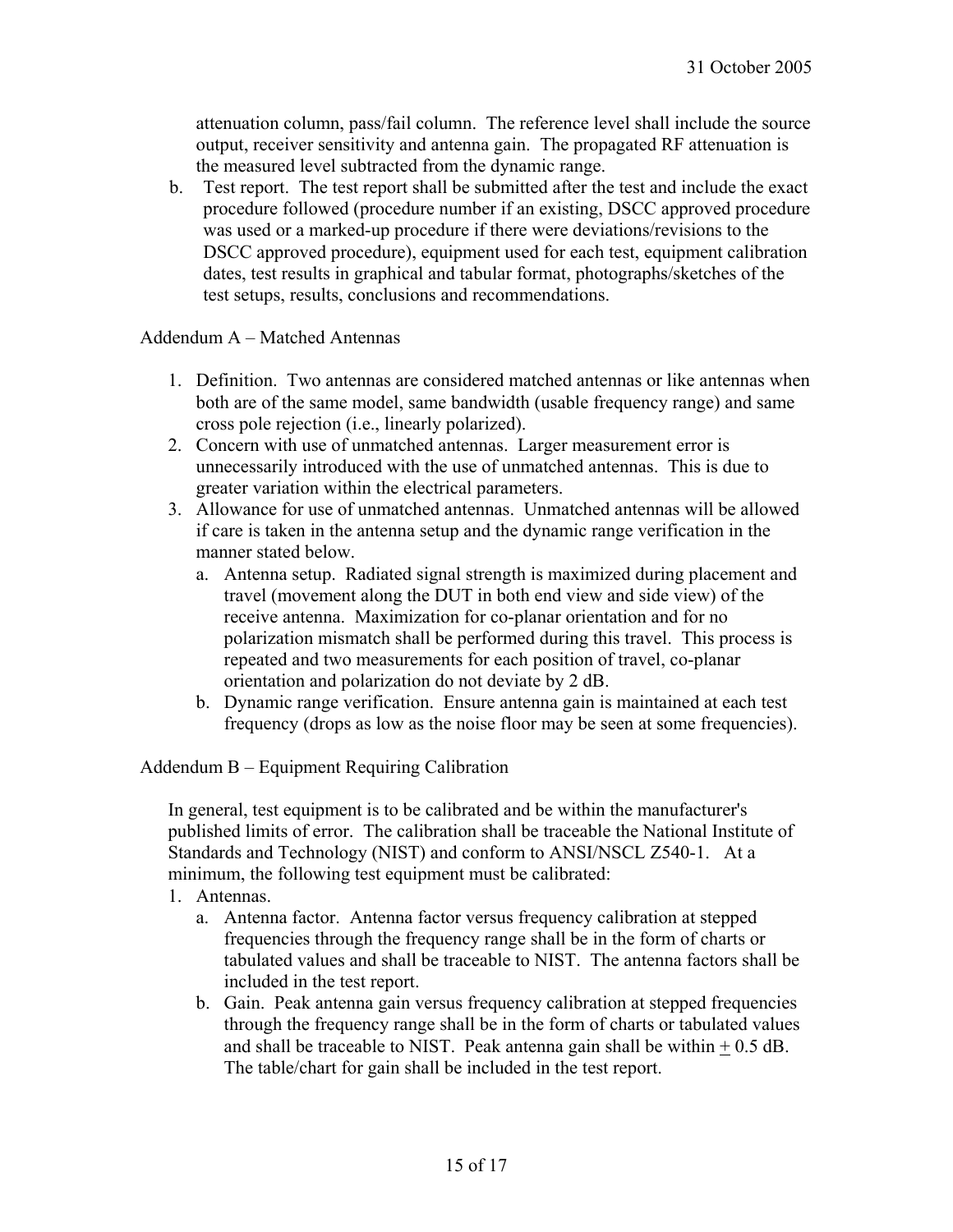- c. Voltage Standing Wave Ratio (VSWR) or return loss. The energy of the reflected signal to the incident energy shall be a maximum of 2:1 as defined in a linear ratio (VSWR). As an alternative, the return loss is this same parameter expressed in a logarithmic scale and shall be a maximum of 9.54 dB.
- d. Electrical characterization of parameters. At a minimum, the electrical characterization of cross pole rejection shall be verified. The cross pole rejection for each antenna shall be a minimum of 20 dB. This electrical characterization can be obtained from the antenna manufacturer and does not need to have a calibration that is traceable to NIST. The delta or difference in cross pole rejection between the two antennas is of interest. The delta for this parameter shall be within 3 dB.
- 2. Receiver. The calibration of the spectrum analyzer or other receiver used shall be traceable to NIST. The power level at each frequency shall be within  $+ 1$  dB.
- 3. Transmitting (Source) Signal Generator. The signal generator used shall be calibrated and traceable to NIST. Parameters of significance include the frequency, wave shape (spectral purity of the electromagnetic wave) and power output (linearity with respect to frequency, power level with respect to repeatable output at each frequency and to personnel hazard considerations of electromagnetic radiation).
- 4. Other correction factors. Test equipment (for both transmission and measurement) used during testing (such as cable loss and preamplifier gain) for which correction factors are applied shall be calibrated and traceable to NIST. These correction factors are to be included in the test report.

Addendum C – Test Laboratory Authorization to Radiate

- 1. Applicability. The test laboratory is responsible for obtaining authorization to radiate when testing includes radiating in an unshielded environment.
- 2. Alternative of testing in a shielded environment. Authorization is not required when the entire test can be conducted within an RF shielded environment. This testing must be done with the assurance that no radiation will be transmitted outside of this shielded environment. Two adjacent shielded enclosures or a shielded enclosure with anteroom setup with an access panel in between satisfies this requirement. The area in each enclosure must be of sufficient size to conduct the test properly.
- 3. Mechanism to obtain authorization.
	- a. Commercial test laboratory. Application for permission to radiate must be submitted to the federal Communications Commission (FCC). If there is an interfering station at one or more test frequencies at that location, then the FCC will provide an alternate frequency at which the radiation is performed. If the alternate frequency deviates by more than 1 percent, then acceptance by the Qualifying Activity is required.
	- b. Test laboratory on a military base. Application for permission to radiate must be submitted to the Office of frequency Management at the National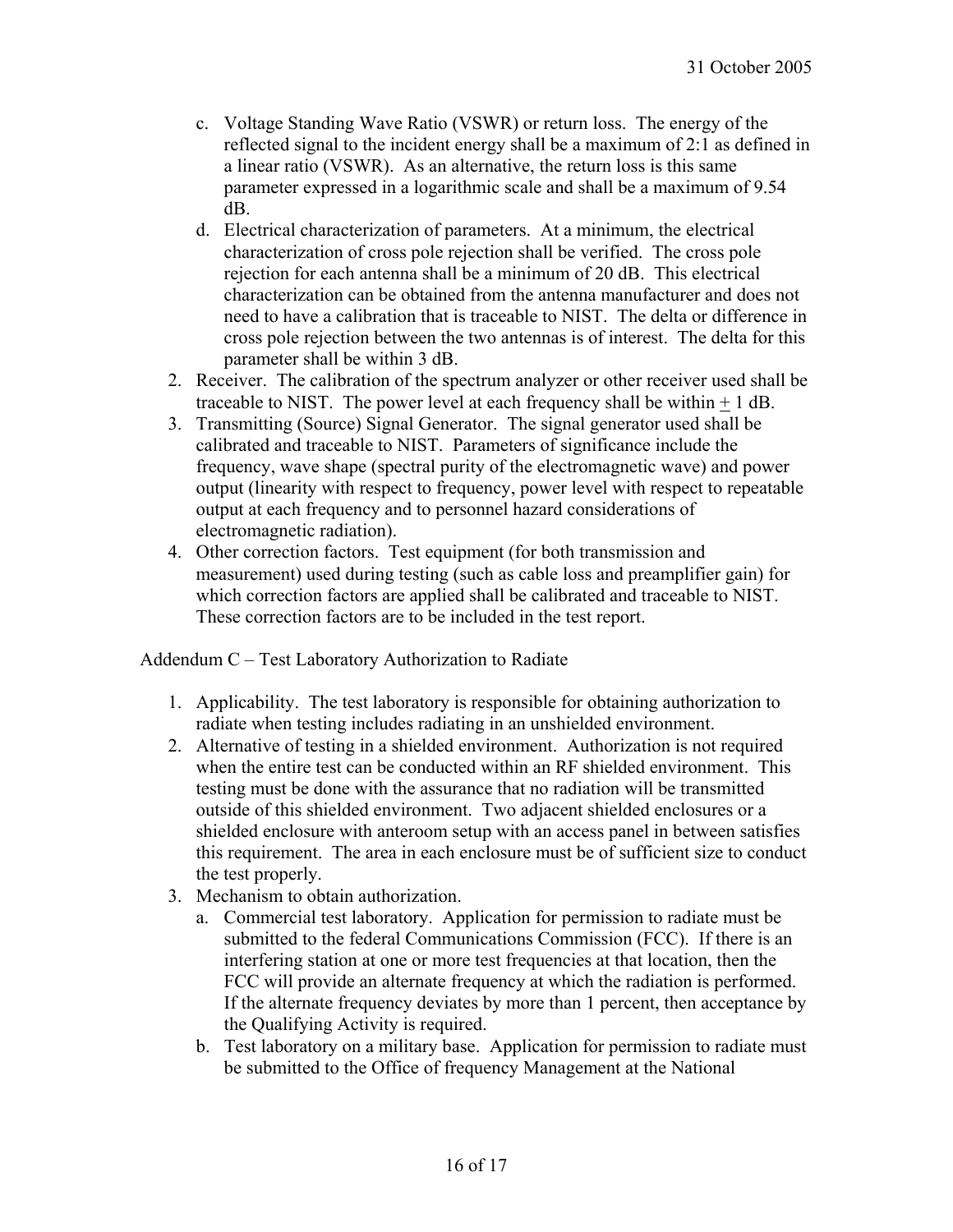telecommunications Information Agency (NTIA). The NTIA will stipulate any test restrictions.

- 4. Equipment information required for determining the Effected Radiated Power (ERP). The ERP is a function of the power level and the frequency. For each frequency, the maximum output of the transmitting signal generator, the loss in transporting energy through the cable and the gain in the transmitting antenna is required.
- 5. Safety considerations.
	- 1. Regulations. It is recommended that the test laboratory follow safety practices for measurements of electromagnetic fields. Commercial standards include IEEE C95.1 (Standard for Safety Levels with Respect to Human Exposure to Radiofrequency Electromagnetic Fields) and IEEE C95.3 (Standard Recommended Practices for Measurement of Potentially Hazardous Electromagnetic Fields, RF and Microwave). Also, the military must be in compliance with applicable documentation such as NAVSEA OP 3565/NAVAIR 16-1-529/NAVELEX 0967-LP-624-6010, Volume 1, Technical Manual, Electromagnetic Radiation Hazards (Hazards to Personnel, Fuels and Other Flammable Material) and Volume II, Technical Manual, Electromagnetic Radiation hazards (Hazards to Ordinance).
	- 2. Considerations in obtaining the dynamic range. A more sensitive receiver (one with a lower noise floor) can be used rather then increasing the output power of the transmitting signal generator.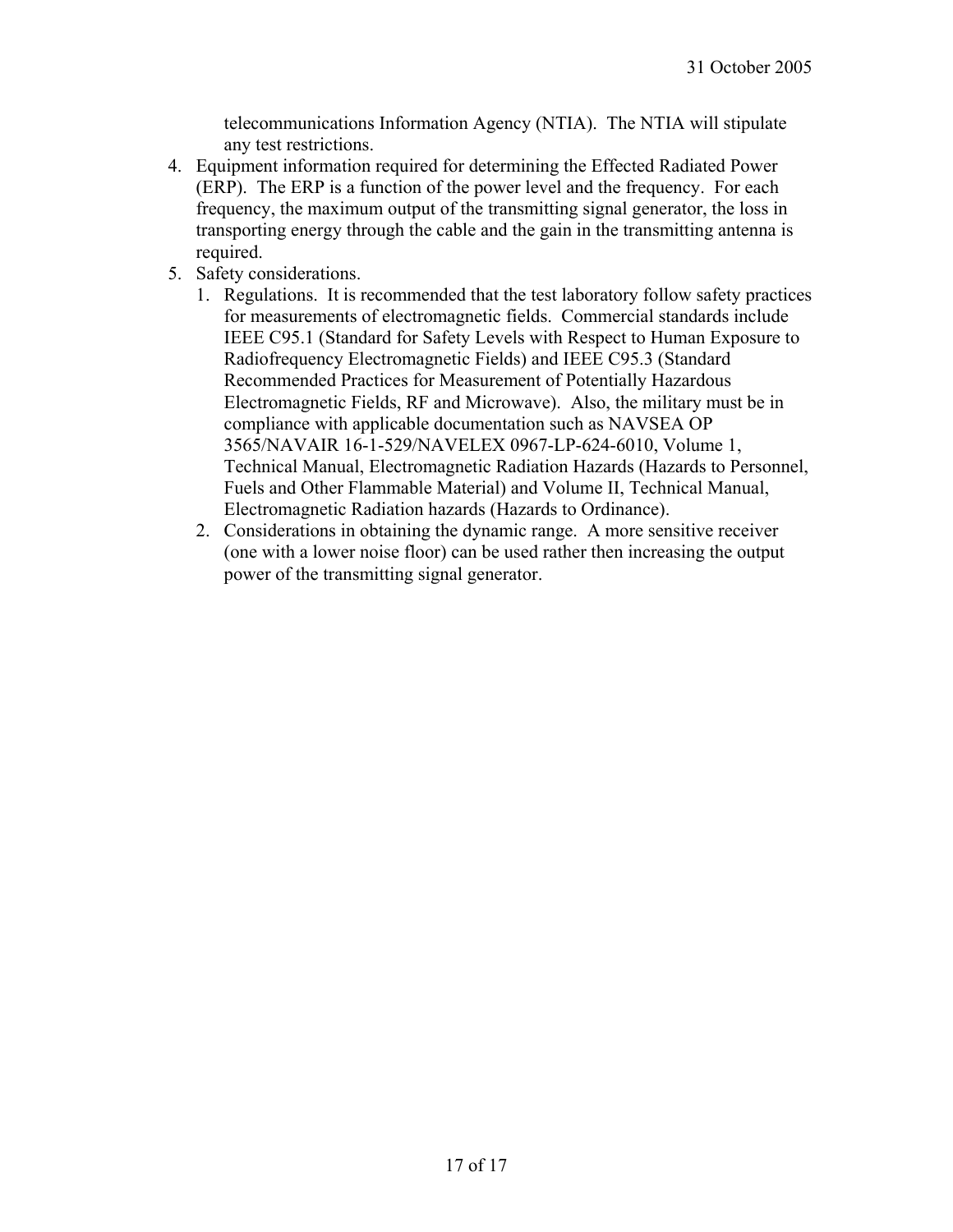

NOTES: 1. POSITION ANTENNAS TO BE CO-PLANAR BY PLACING BOTH IN SAME HORIZONTAL PLANE. 2. FRONT FACE OR APEX OF ANTENNAS ARE 2 METERS APART AND POINTED TOWARDS EACH OTHER. 3. MATCHED ANTENNAS SHALL BE USED.

FIGURE 1. DYNAMIC RANGE AND ISOLATION MEASUREMENTS.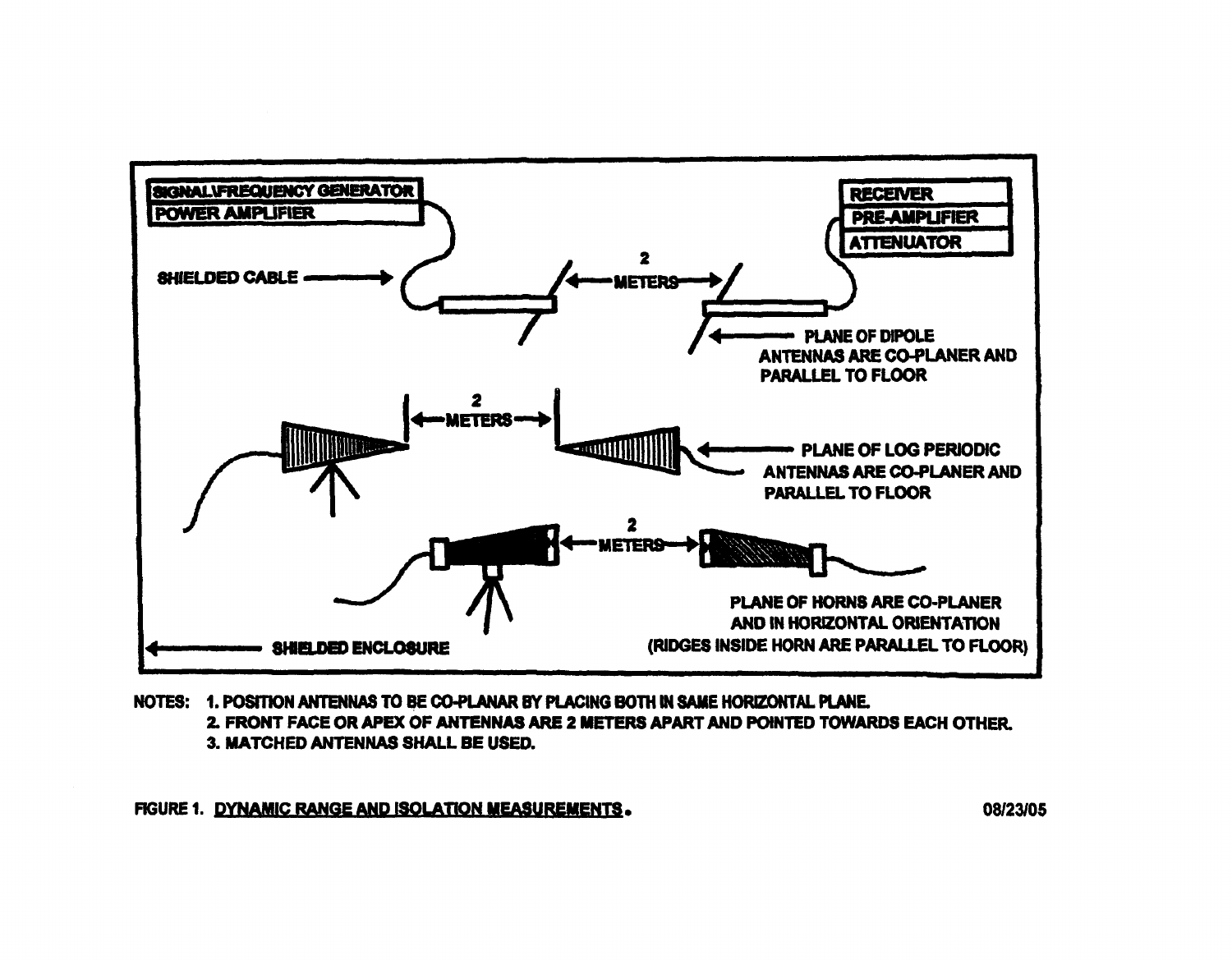

FIGURE 2. CABLE SETUP FOR SHIELDING EFFECTIVENESS OF A DUT.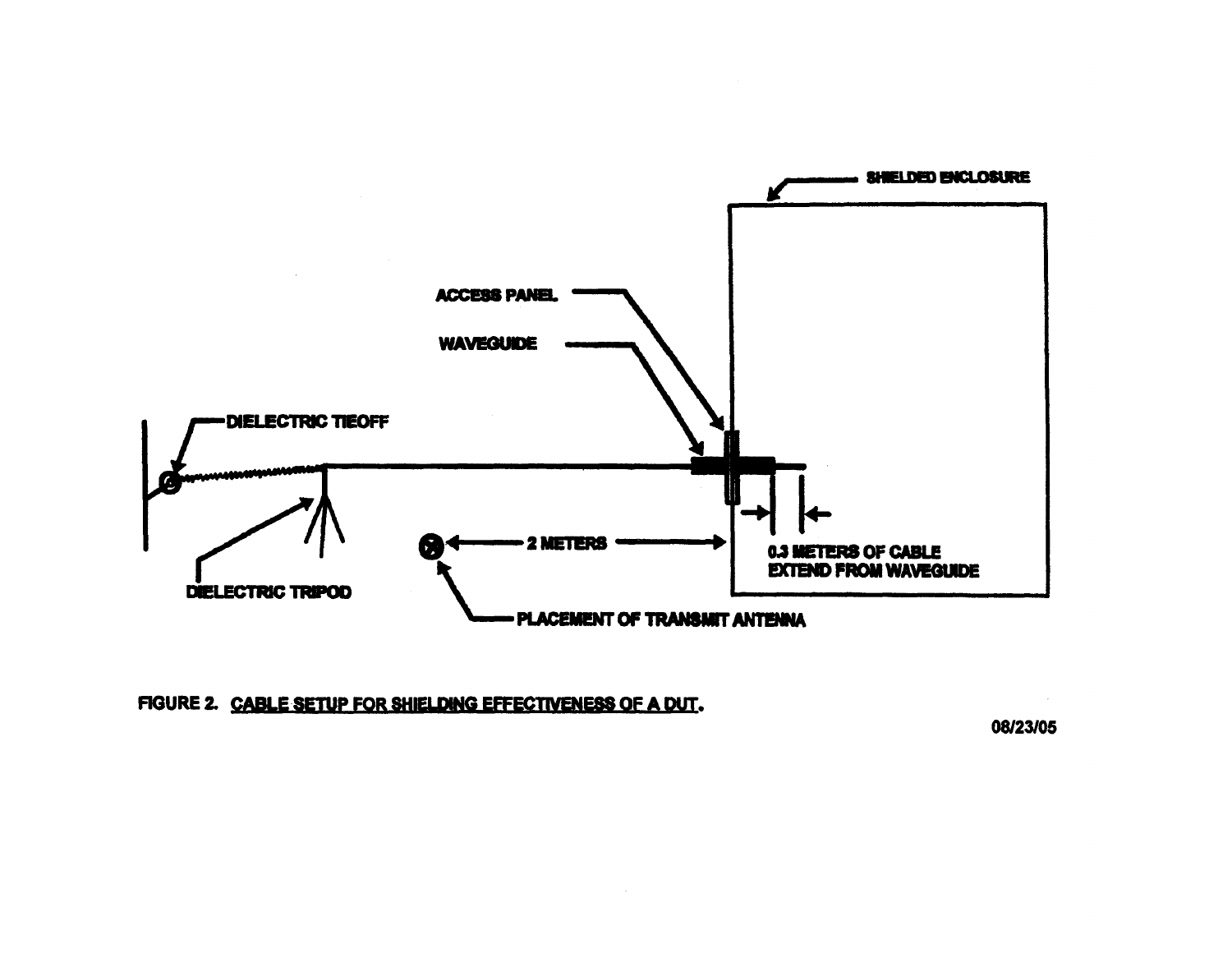

**FIGURE 3.** 

CONNECTOR SETUP FOR SHIELDING EFFECTIVENESS OF A DUT USING PARALLEL DIRECTION OF TRANSMIT ANTENNA.

PLACEMENT OF TRANSMIT ANTENNA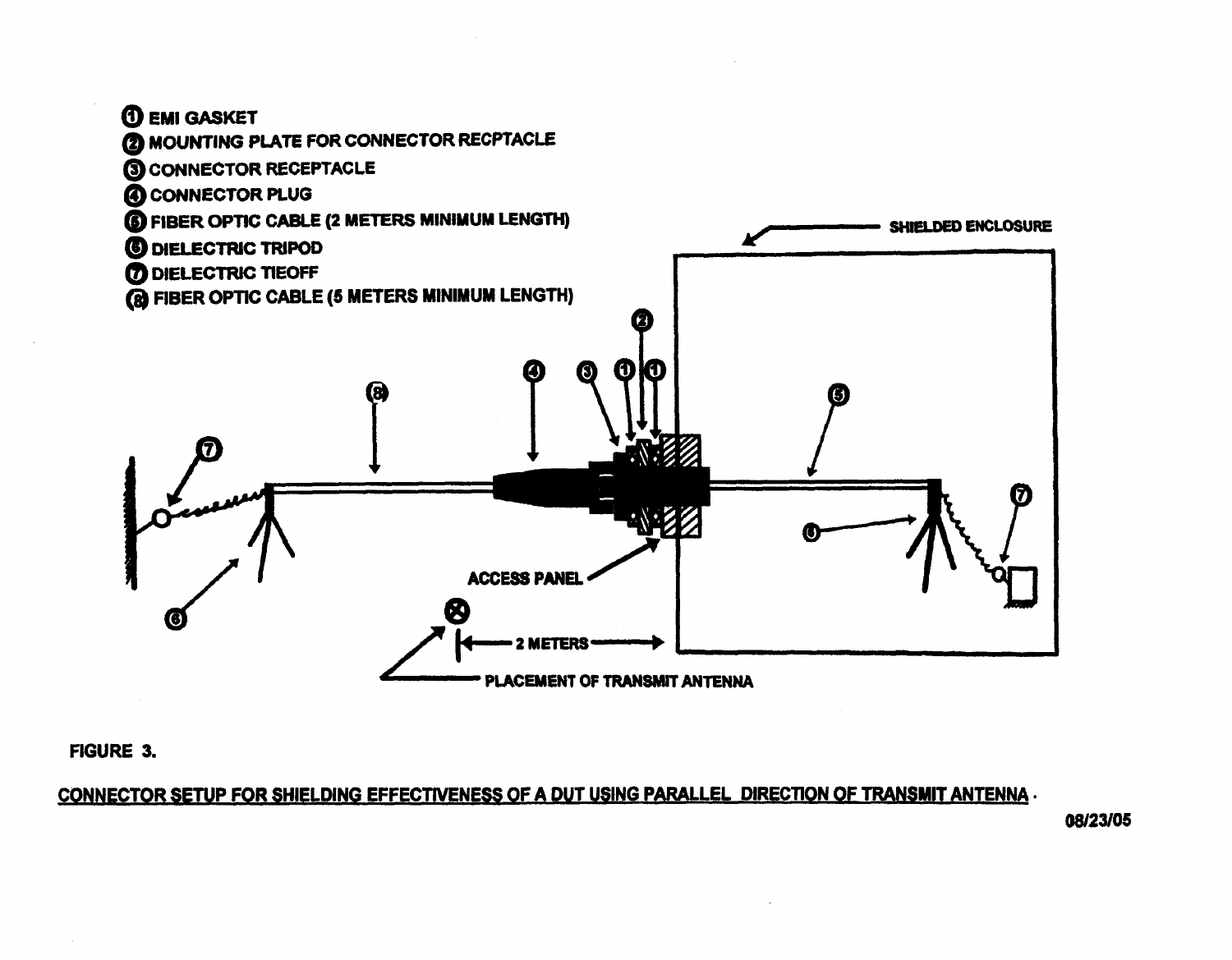**TO EMI GASKET** 

## 2 MOUNTING PLATE FOR CONNECTOR RECPTACLE

- **3 CONNECTOR RECEPTACLE**
- **4 CONNECTOR PLUG**
- **6 FIBER OPTIC CABLE (2 METERS MINIMUM LENGTH)**
- **6 DIELECTRIC TRIPOD**
- **7 DIELECTRIC TIEOFF**
- **(8) FIBER OPTIC CABLE (5 METERS MINIMUM LENGTH)**
- **69 NON CONDUCTIVE FLOOR / NON CONDUCTIVE MAT ON FLOOR**



PLACE REMAINING CABLE LENGTH IN A STRAIGHT RUN ON THE FLOOR. THIS RUN TO BE IN A DIRECTION 45° TO THE RIGHT FROM THE SUSPENDED PORTION OF THE CABLE (AS FACING ACCESS PANEL)

FIGURE 4. CONNECTOR SETUP FOR SHIELDING EFFECTIVENESS OF A DUT USING PERPENDICULAR DIRECTION OF TRANSMIT ANTENNA.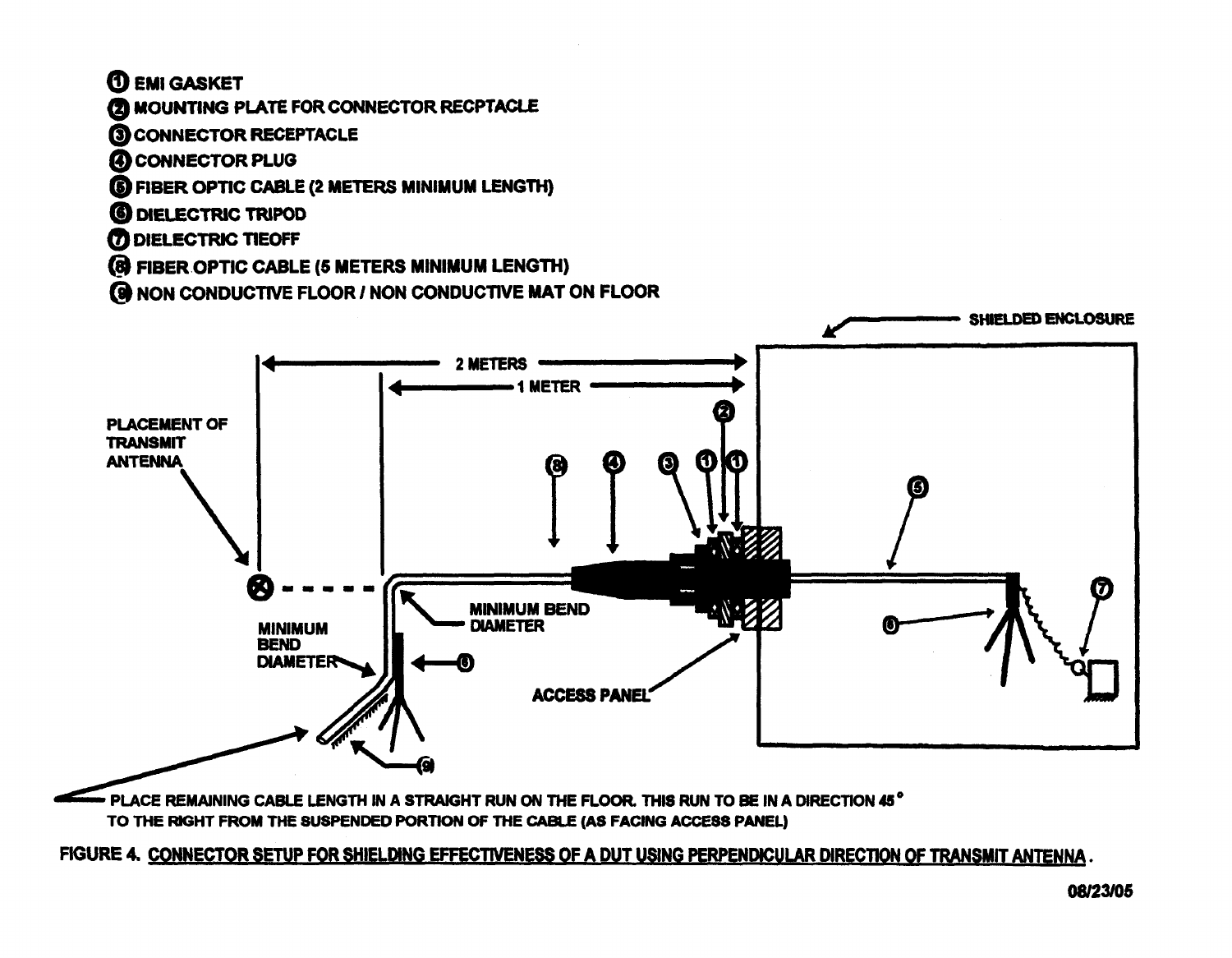

- NOTES: 1. FOR PARALLEL DIRECTION, THE TRANSMIT ANTENNA RADIATING ELEMENTS ARE PARALLEL TO THE **CABLE LENGTH.** 
	- 2. TRANSMIT AND RECEIVE ANTENNAS SHALL BE PLACED IN SAME HORIZONTAL PLANE AS THE CABLE.

- 3. MATCHED ANTENNAS SHALL BE USED.
- FIGURE 5. ORIENTATION FOR PARALLEL DIRECTION OF TRANSMIT ANTENNA AND DIPOLE ANTENNA PLACEMENT FOR SHIELDING EFFECTIVENESS MEASUREMENTS.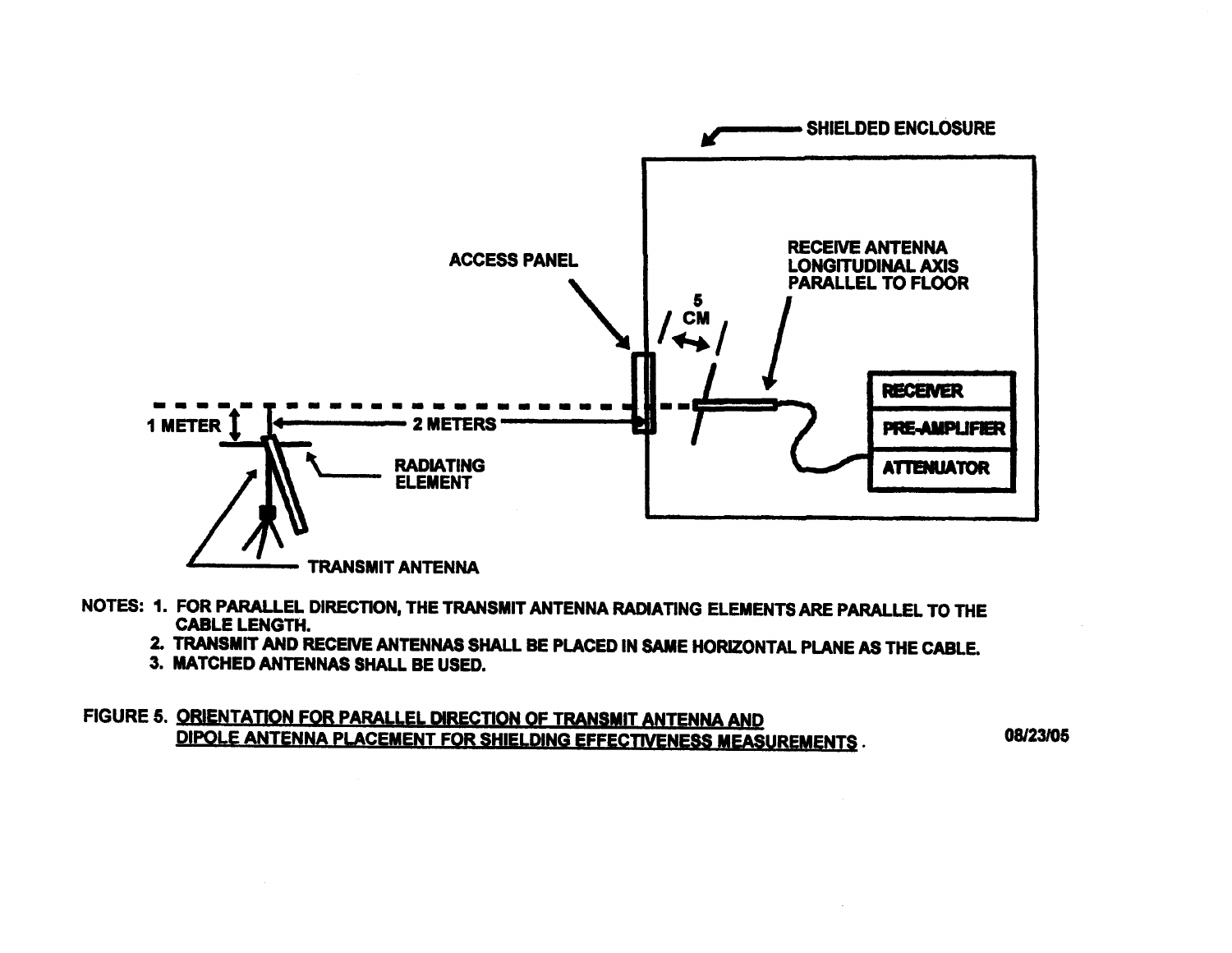

**- TRANSMIT ANTENNA** 

- NOTES: 1. FOR PARALLEL DIRECTION, THE TRANSMIT ANTENNA RADIATING ELEMENTS ARE PARALLEL TO THE **CABLE LENGTH.** 
	- 2. TRANSMIT AND RECEIVE ANTENNAS SHALL BE PLACED IN SAME HORIZONTAL PLANE AS THE CABLE.
	- 3. MATCHED ANTENNAS SHALL BE USED.

```
FIGURE 6. ORIENTATION FOR PARALLEL DIRECTION OF TRANSMIT ANTENNA AND
                                                                               08/23/05
LOG PERIODIC ANTENNA PLACEMENT FOR SHIELDING EFFECTIVENESS MEASUREMENTS.
```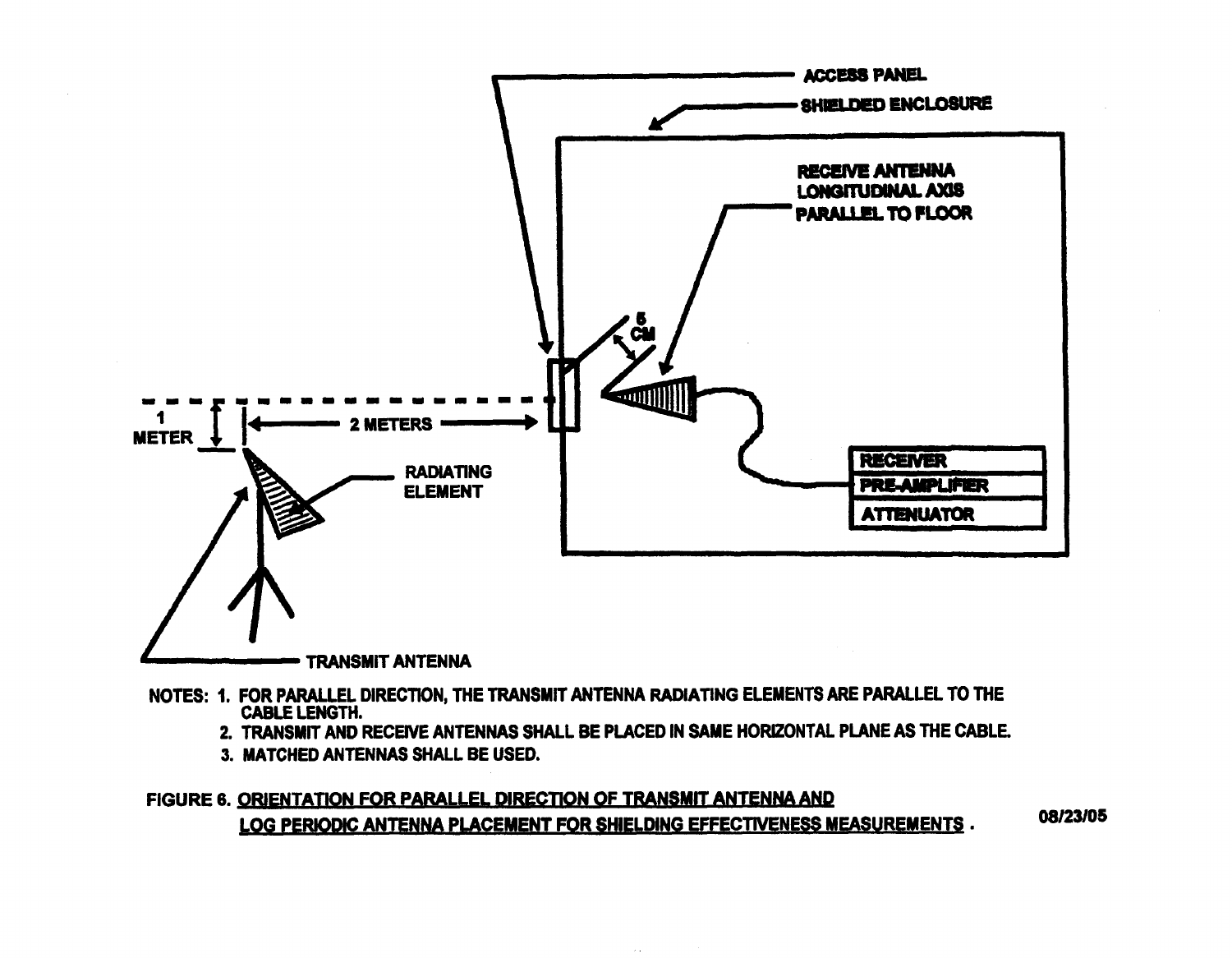

- NOTES: 1. FOR PARALLEL DIRECTION, THE TRANSMIT ANTENNA RADIATING ELEMENTS ARE PARALLEL TO THE **CABLE LENGTH.** 
	- 2. TRANSMIT AND RECEIVE ANTENNAS SHALL BE PLACED IN SAME HORIZONTAL PLANE AS THE CABLE.
	- 3. MATCHED ANTENNAS SHALL BE USED.

FIGURE 7. ORIENTATION FOR PARALLEL DIRECTION OF TRANSMIT ANTENNA AND HORN ANTENNA PLACEMENT FOR SHIELDING EFFECTIVENESS MEASUREMENTS.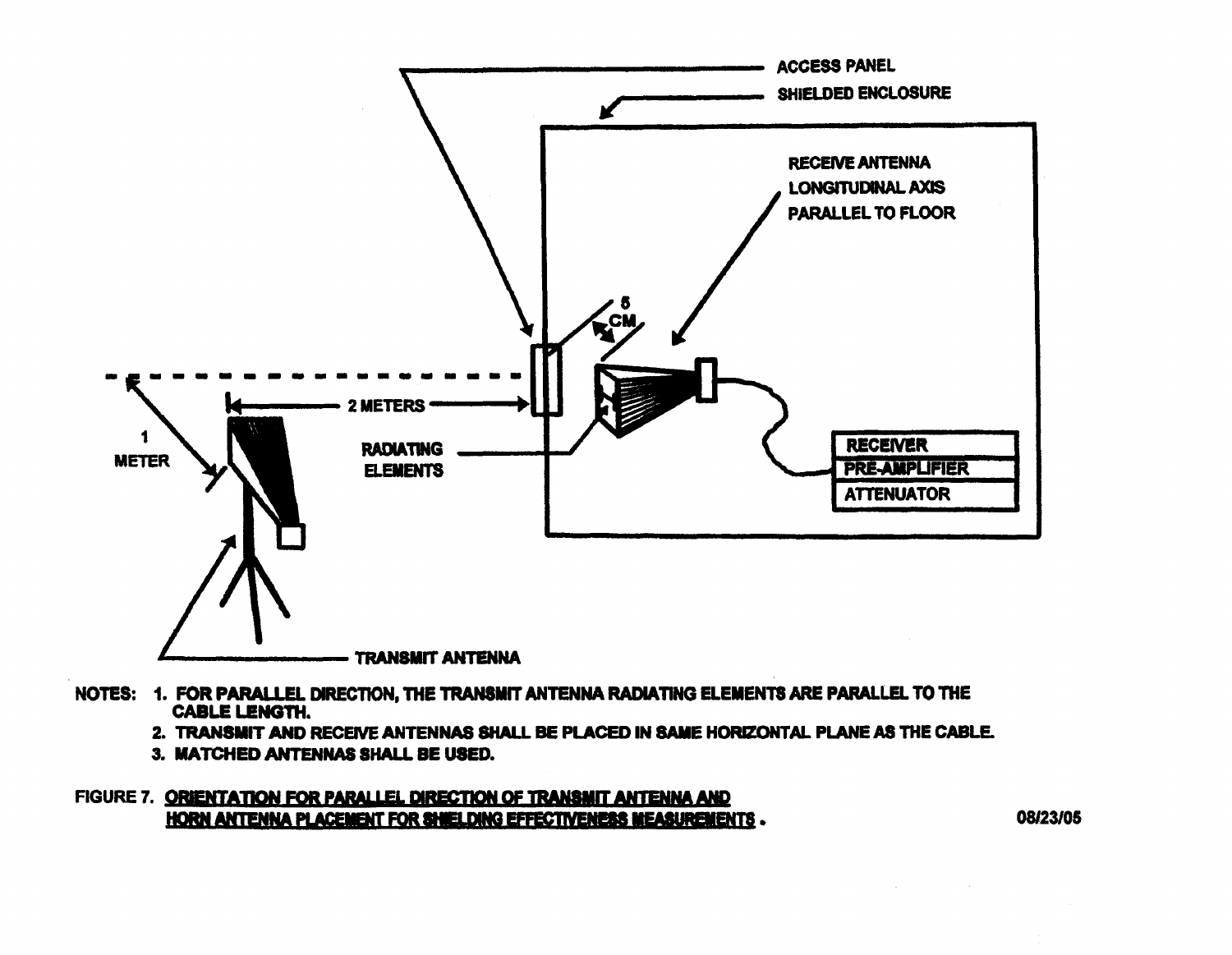

NOTES: 1. FOR PERPENDICULAR DIRECTION, ANTENNA RADIATING ELEMENTS ARE PERPENDICULAR TO THE CABLE LENGTH.

- 2. TRANSMIT ANTENNA SHALL BE PLACED ONE METER ABOVE AND FRONT FACE POINTED IN OPPOSITE DIRECTION FROM ENCLOSURE AND RECEIVE ANTENNA.
- 3. MATCHED ANTENNAS SHALL BE USED.

#### ORIENTATION FOR PERPENDICULAR DIRECTION OF TRANSMIT ANTENNA AND DIPOLE ANTENNA PLACEMENT FOR CABLE SHIELDING EFFECTIVENESS MEASUREMENTS. **FIGURE 8.**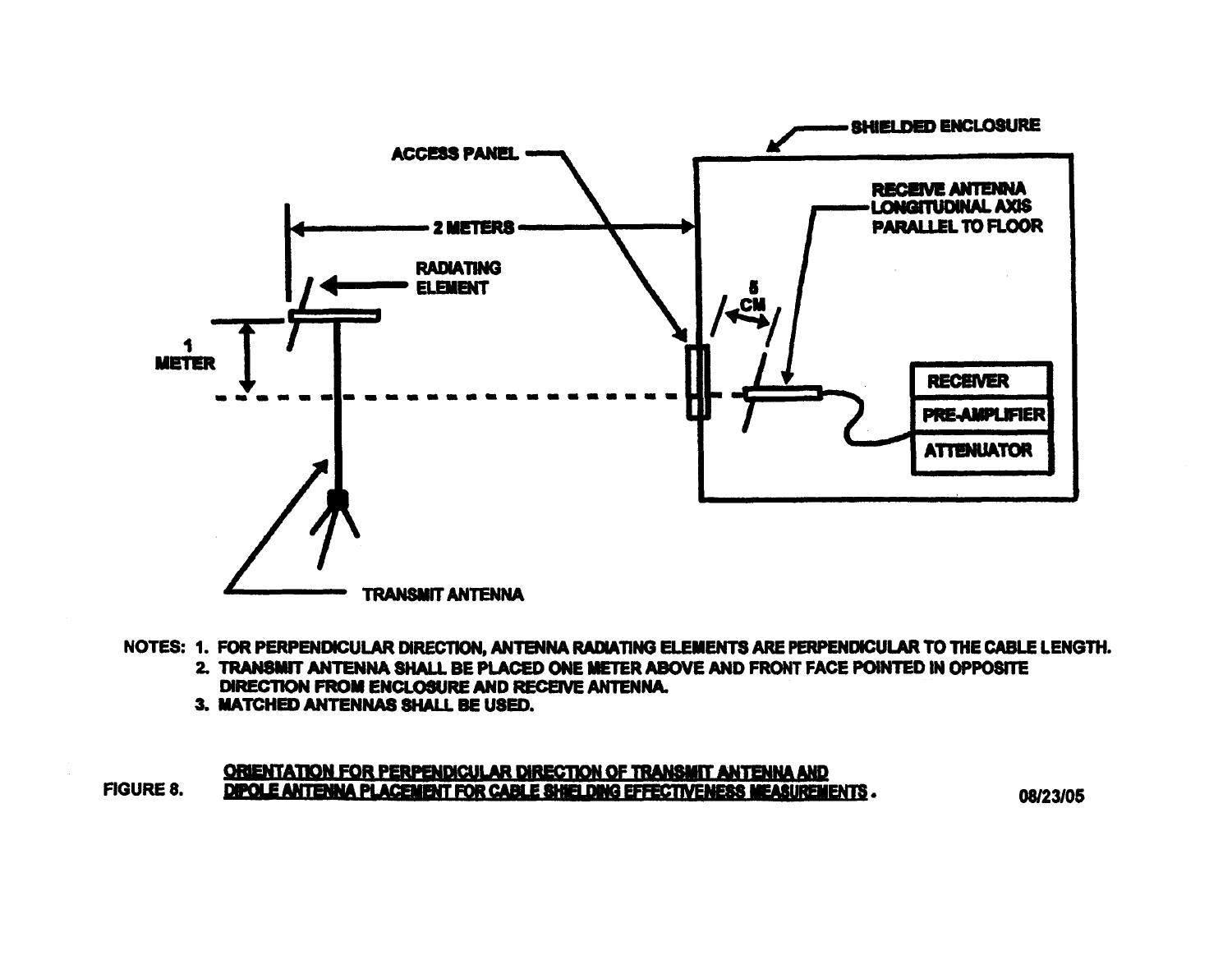

- NOTES: 1. FOR PERPENDICULAR DIRECTION, ANTENNA RADIATING ELEMENTS ARE PERPENDICULAR TO THE CABLE LENGTH.
	- 2. TRANSMIT ANTENNA SHALL BE PLACED ONE METER ABOVE AND FRONT FACE (APEX) POINTED IN OPPOSITE DIRECTION FROM CABLE AND RECEIVE ANTENNA.
	- 3. MATCHED ANTENNAS SHALL BE USED.

## FIGURE 9. ORIENTATION FOR PERPENDICULAR DIRECTION OF TRANSMIT ANTENNA AND LOG PERIODIC ANTENNA PLACEMENT FOR CABLE SHIELDING EFFECTIVENESS MEASURMENTS.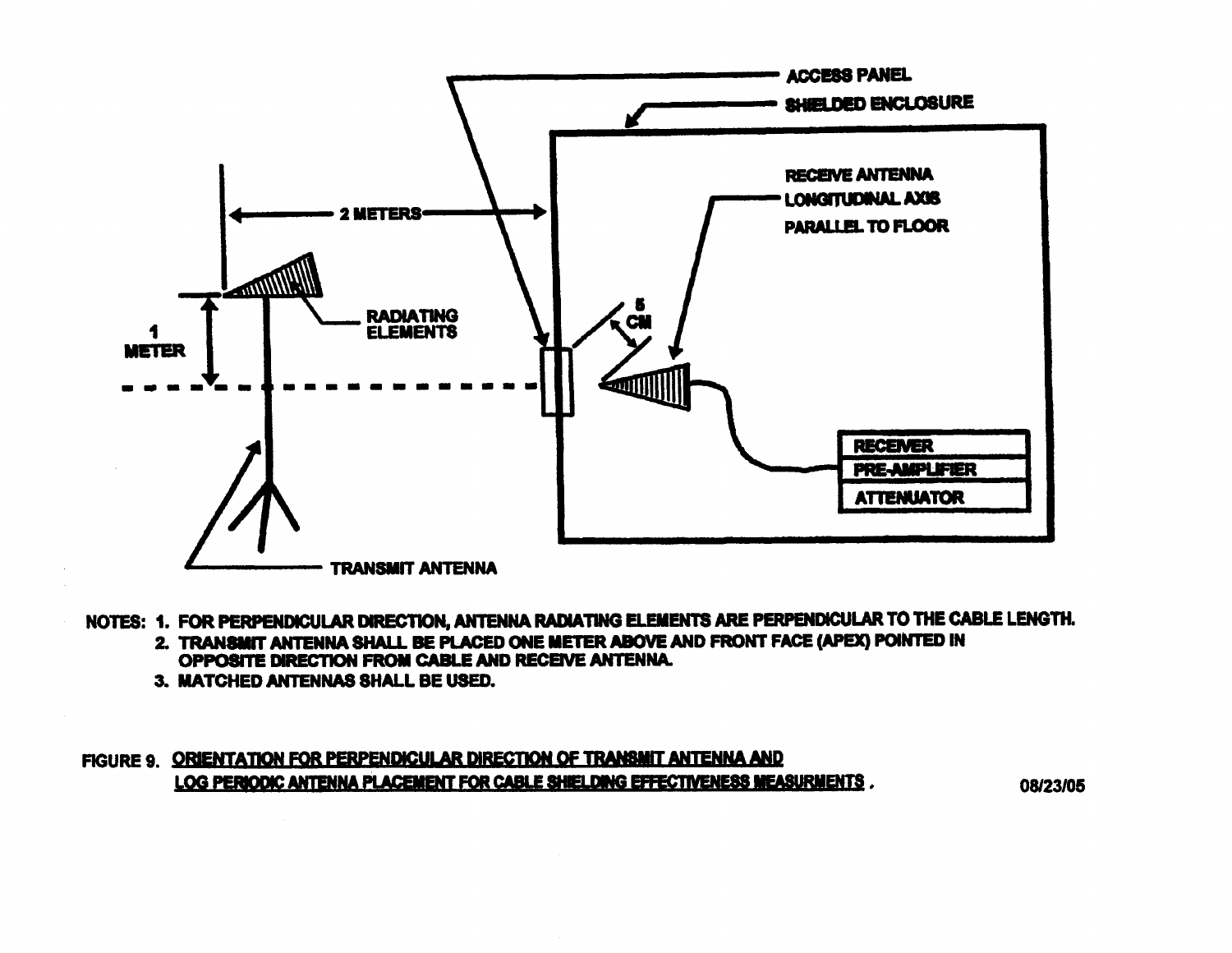

- NOTES: 1. FOR PERPENDICULAR DIRECTION, ANTENNA RADIATING ELEMENTS ARE PERPENDICULAR TO THE CABLE LENGTH. 2. TRANSMIT AND RECEIVE ANTENNAS SHALL BE PLACED IN SAME HORIZONTAL PLANE AS THE CABLE.
	-
	- 3. TRANSMIT ANTENNA FRONT FACE SHALL BE POINTED IN OPPOSITE DIRECTION FROM ENCLOSURE **AND RECEIVE ANTENNA.**
	- 4. MATCHED ANTENNAS SHALL BE USED.

## FIGURE 10. ORIENTATION FOR PERPENDICULAR DIRECTION OF TRANSMIT ANTENNA AND HORN ANTENNA PLACEMENT FOR CABLE SHIELDING EFFECTIVENESS MEASURMENTS.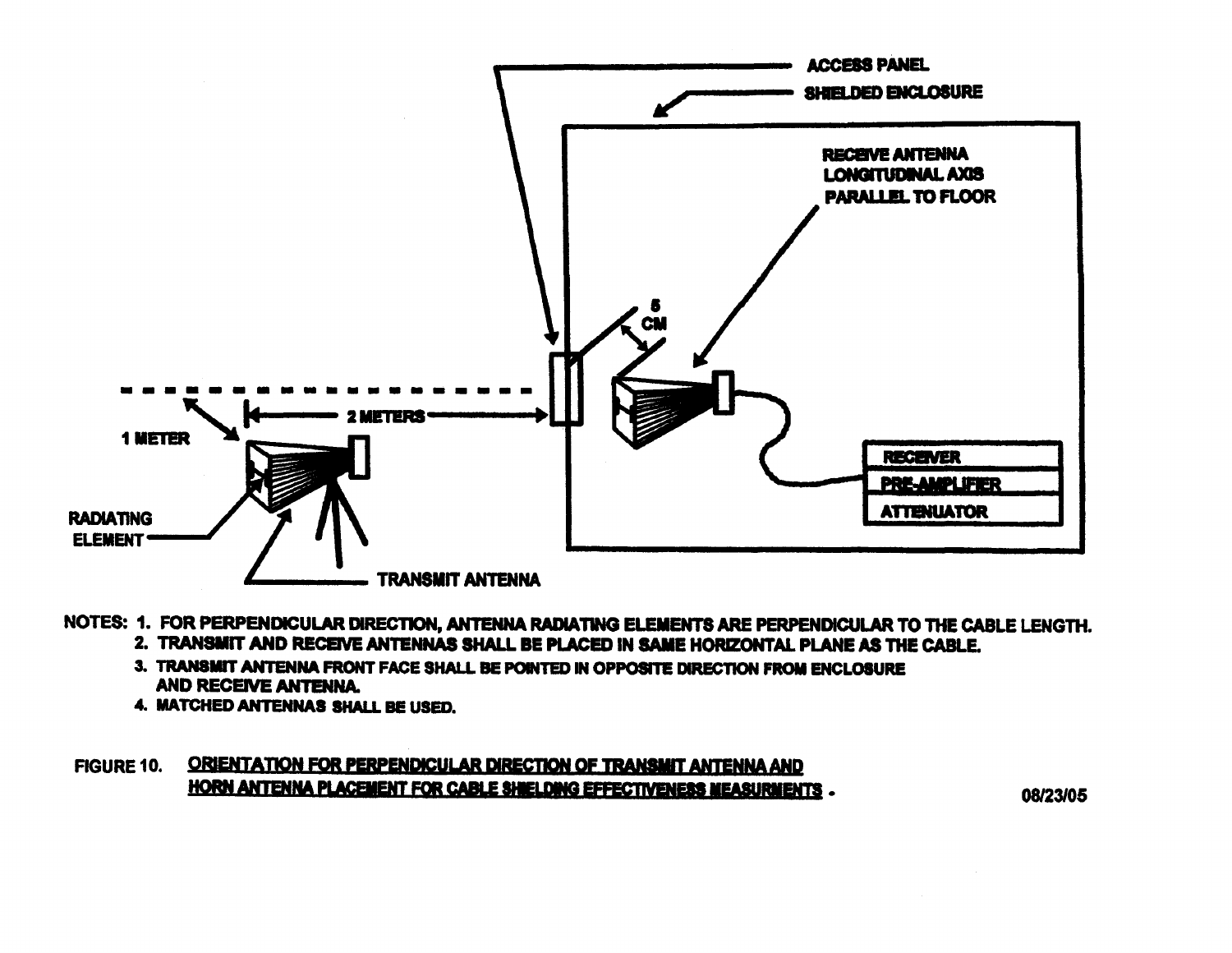

- NOTES: 1. FOR PERDENDICULAR DIRECTION, ANTENNA RADIATING ELEMENTS ARE PERPENDICULAR TO THE LONGITUDINAL AXIS OF THE CONNECTOR.
	- 2. TRANSMIT AND RECEIVE ANTENNAS SHALL BE PLACED IN SAME HORIZONTAL PLANE AS THE LONGITUDINAL AXIS OF THE CONNECTOR.
	- 3. TRANSMIT ANTENNA FRONT FACE SHALL BE POINTED IN DIRECTION OF ENCLOSURE AND RECEIVE ANTENNA.
	- 4. MATCHED ANTENNAS SHALL BE USED.

# FIGURE 11. ORIENTATION FOR PERPENDICULAR DIRECTION OF TRANSMIT ANTENNA AND DIPOLE ANTENNA PLACEMENT FOR CONNECTOR SHIELDING EFFECTIVENESS MEASUREMENTS.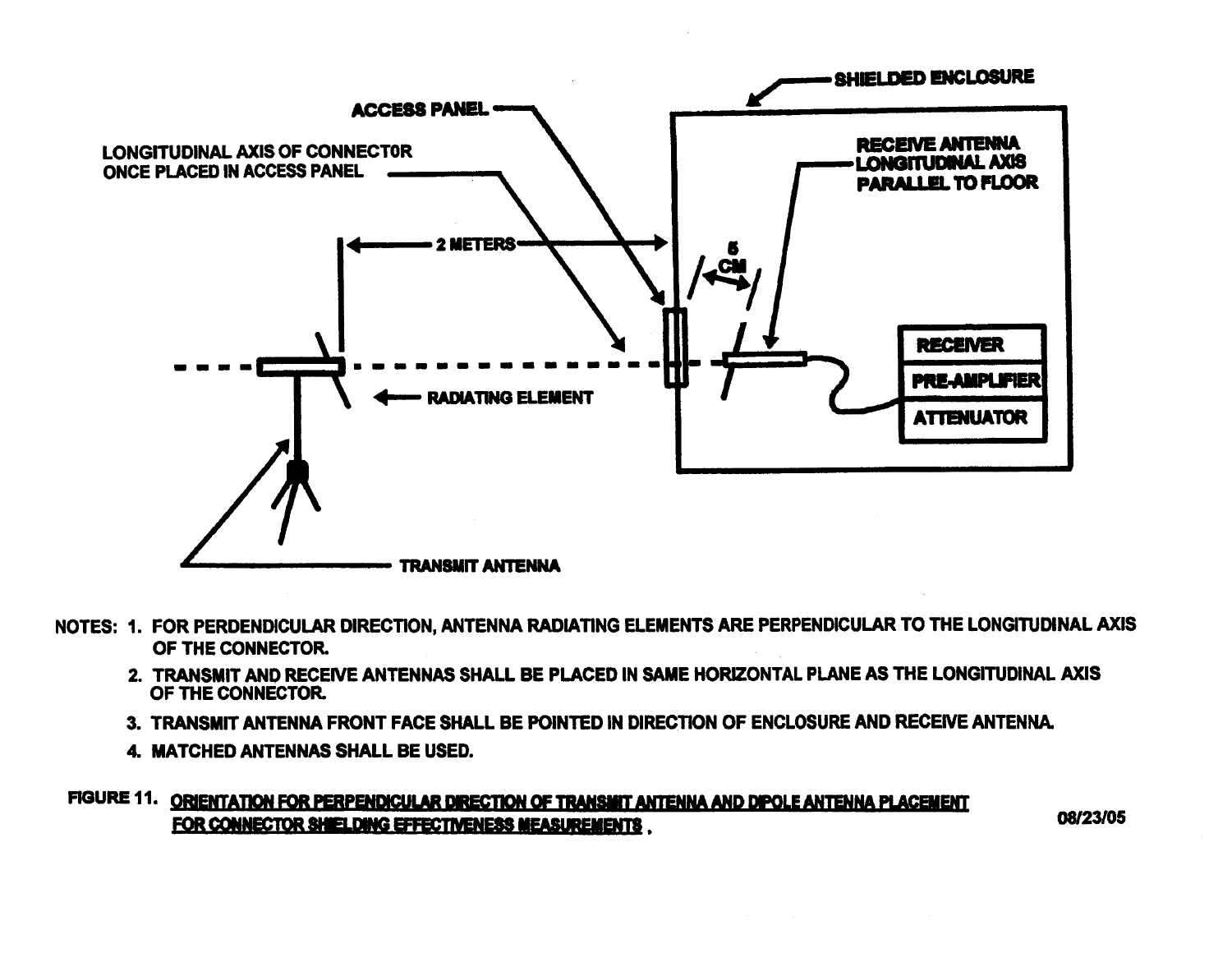

- NOTES: 1. FOR PERPENDICULAR DIRECTION, ANTENNA RADIATING ELEMENTS ARE PERPENDICULAR TO THE LONGITUDINAL AXIS OF THE CONNECTOR.
	- 2. TRANSMIT AND RECEIVE ANTENNAS SHALL BE PLACED IN SAME HORIZONTAL PLANE AS THE LONGITUDINAL AXIS OF THE CONNECTOR.
	- 3. TRANSMIT ANTENNA FRONT FACE SHALL BE POINTED IN DIRECTION OF ENCLOSURE AND RECEIVE ANTENNA.
	- 4. MATCHED ANTENNAS SHALL BE USED.

#### ORIENTATION FOR PERPENDICULAR DIRECTION OF TRANSMIT ANTENNA AND LOG PERIODIC ANTENNA **FIGURE 12.** PLACEMENT FOR CONNECTOR SHIELDING EFFECTIVENESS MEASUREMENTS.